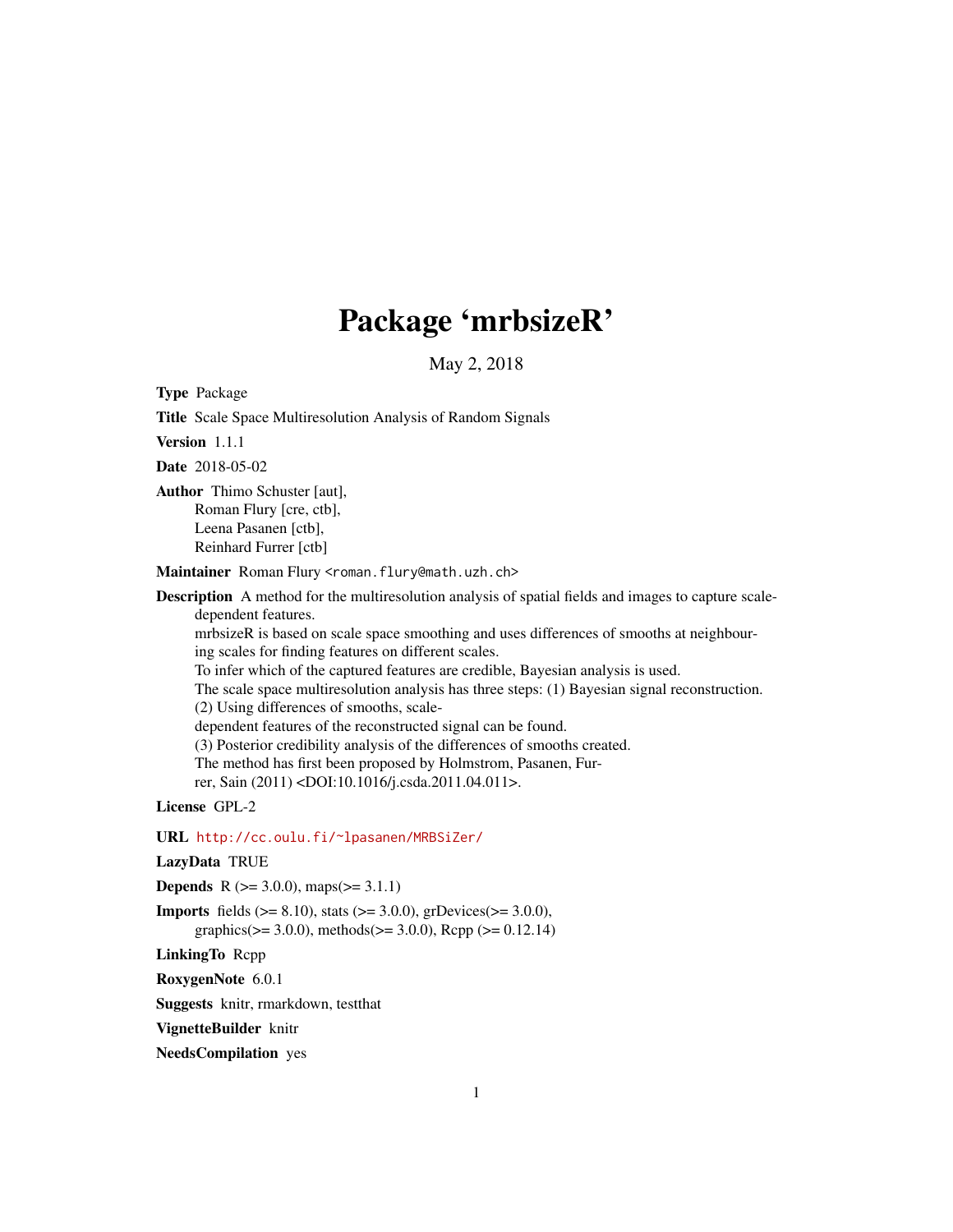<span id="page-1-0"></span>Repository CRAN

Date/Publication 2018-05-02 17:42:10 UTC

## R topics documented:

|       |                                                                                                         | $\overline{2}$  |
|-------|---------------------------------------------------------------------------------------------------------|-----------------|
|       |                                                                                                         | 3               |
|       |                                                                                                         | $\overline{4}$  |
|       | dftMatrix                                                                                               | 5               |
|       |                                                                                                         | 5               |
|       |                                                                                                         | 6               |
|       |                                                                                                         | $\overline{7}$  |
|       |                                                                                                         | 8               |
|       |                                                                                                         | 9               |
|       |                                                                                                         |                 |
|       |                                                                                                         | -11             |
|       |                                                                                                         |                 |
|       |                                                                                                         | $\overline{14}$ |
|       |                                                                                                         |                 |
|       |                                                                                                         |                 |
|       |                                                                                                         |                 |
|       |                                                                                                         |                 |
|       |                                                                                                         |                 |
|       |                                                                                                         |                 |
|       | $plot.smMeanSphere \ldots \ldots \ldots \ldots \ldots \ldots \ldots \ldots \ldots \ldots \ldots \ldots$ | 23              |
|       |                                                                                                         | 24              |
|       |                                                                                                         |                 |
|       |                                                                                                         |                 |
|       |                                                                                                         |                 |
| Index |                                                                                                         | 28              |

mrbsizer-package *A short title line describing what the package does*

#### Description

A more detailed description of what the package does. A length of about one to five lines is recommended.

#### Details

This section should provide a more detailed overview of how to use the package, including the most important functions.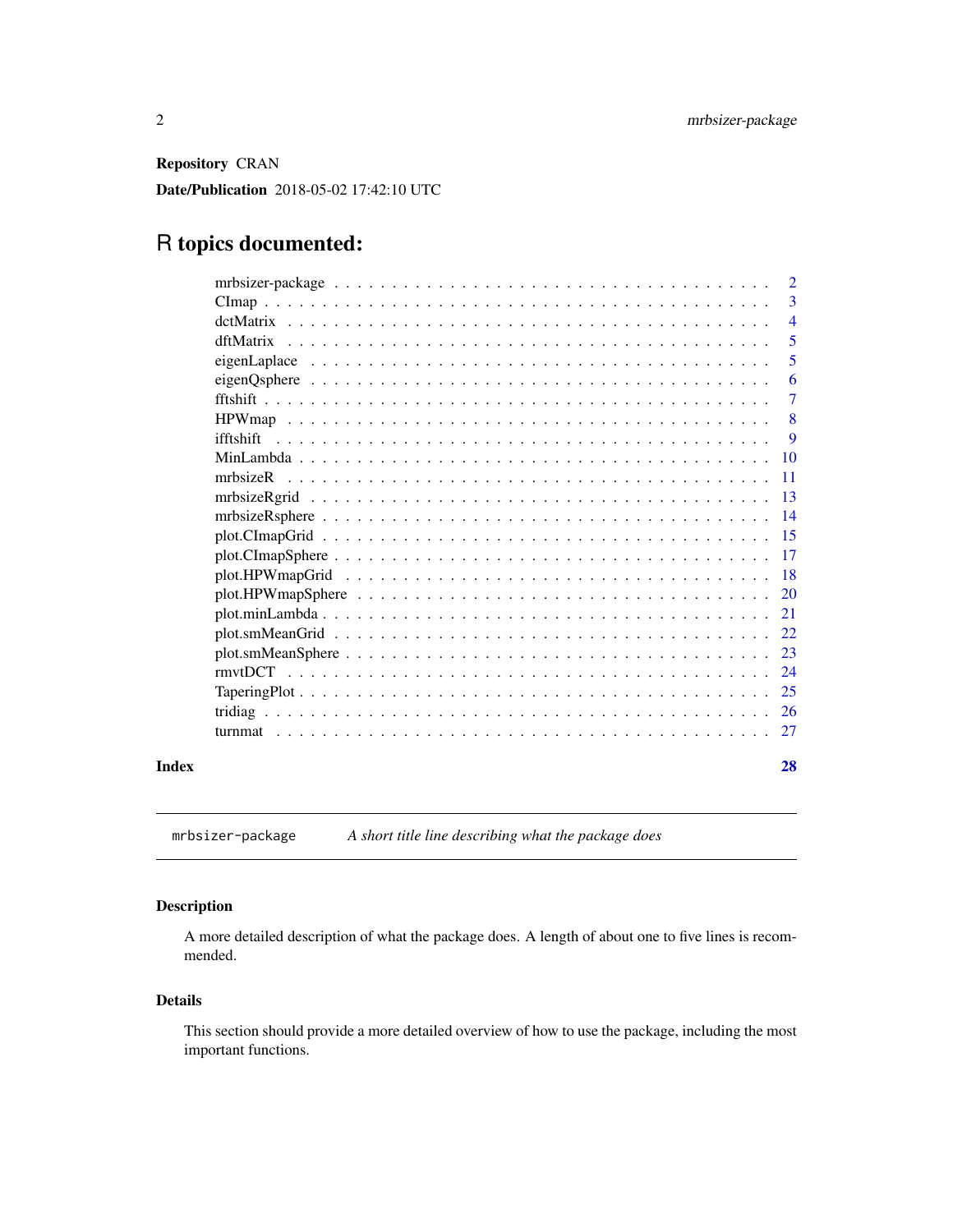#### <span id="page-2-0"></span> $C$ Imap  $3$

#### Author(s)

Your Name, email optional.

Maintainer: Your Name <your@email.com>

#### References

This optional section can contain literature or other references for background information.

#### See Also

Optional links to other man pages

#### Examples

```
## Not run:
   ## Optional simple examples of the most important functions
   ## These can be in \dontrun{} and \donttest{} blocks.
```
## End(Not run)

<span id="page-2-1"></span>CImap *Computation of simultaneous credible intervals.*

#### Description

Simultaneous credible intervals for all differences of smooths at neighboring scales  $z_i$  are computed.

#### Usage

```
CImap(smoothVec, mm, nn, prob = 0.95)
```
#### Arguments

| smoothVec | Differences of smooths at neighboring scales.                                        |
|-----------|--------------------------------------------------------------------------------------|
| mm        | Number of rows of the original input object.                                         |
| nn        | Number of columns of the original input object.                                      |
| prob      | Credibility level for the posterior credibility analysis. By default prob = $0.95$ . |

#### Details

CImap is an internal function of [mrbsizeRgrid](#page-12-1) and is usually not used independently. The output can be analyzed with the plotting function [plot.CImapGrid](#page-14-1).

#### Value

An array with simultaneous credible intervals VmapCI and the dimensions of the original input object, mm and nn.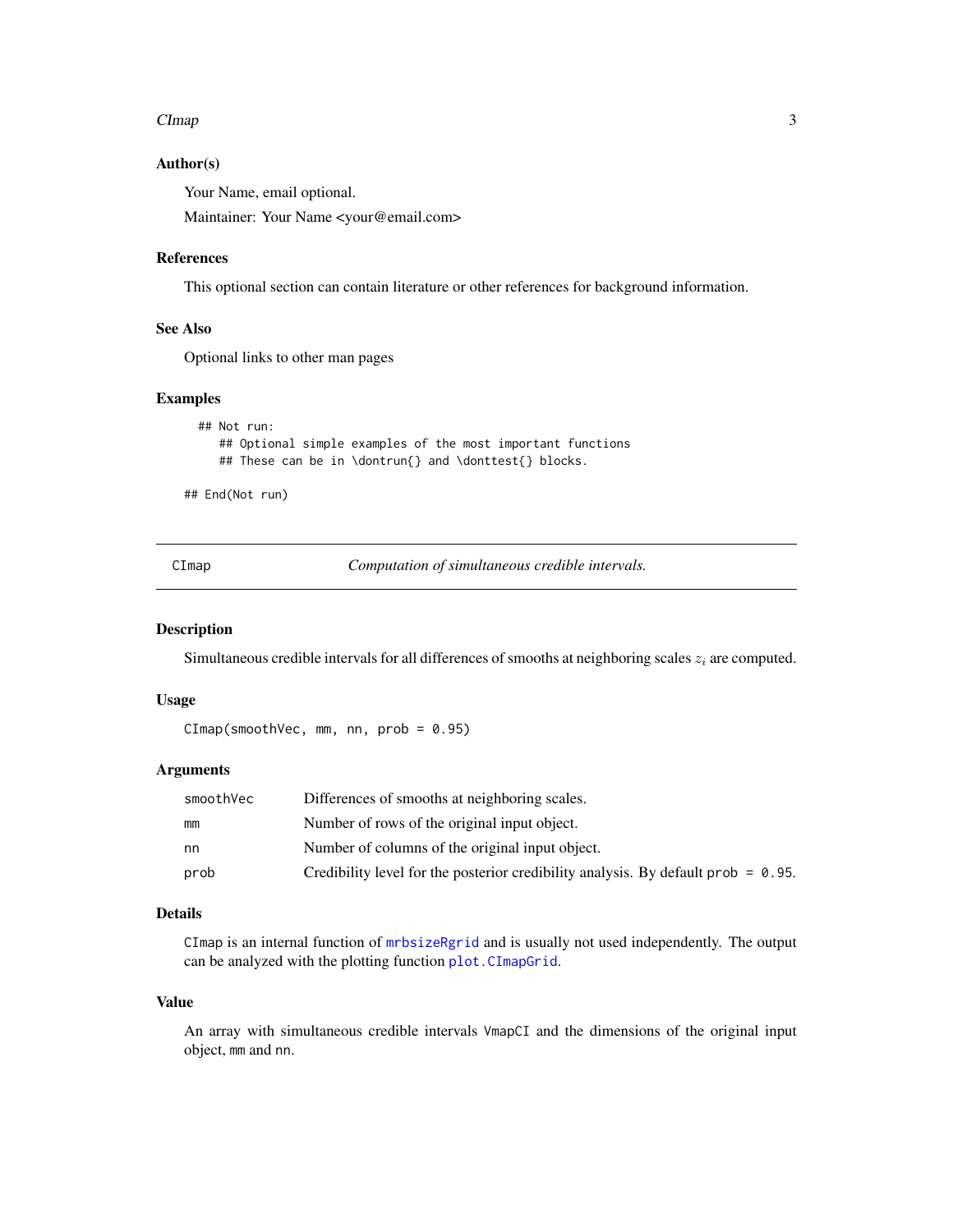#### Examples

```
# Artificial sample data: 10 observations (5-by-2 object), 10 samples
set.seed(987)
sampleData <- matrix(stats::rnorm(100), nrow = 10)
sampleData [4:6, ] \leq - sampleData [4:6, ] + 5# Calculation of the simultaneous credible intervals
CImp(smoothVec = sampleData, mm = 5, nn = 2, prob = 0.95)
```
<span id="page-3-1"></span>

dctMatrix *Create a n-by-n discrete cosine transform matrix.*

#### Description

The discrete cosine transform (DCT) matrix for a given dimension n is calculated.

#### Usage

dctMatrix(n)

#### Arguments

n Dimension for the DCT matrix.

#### Details

The function can be used for 1D- or 2D-DCT transforms of data.

- 1D: Let Q be a m-by-n matrix with some data. D is a m-by-m DCT matrix created by dctMatrix(m). Then D %\*% Q returns the discrete cosine transform of the columns of Q. t(D) %\*% Q returns the inverse DCT of the columns of Q. As D is orthogonal, solve(D) = t(D).
- 2D: Let Q be a m-by-n matrix with some data. D\_m is a m-by-m DCT matrix created by dctMatrix(m), D\_n a n-by-n DCT matrix created by dctMatrix(n). D\_m %\*% Q %\*% t(D\_n) computes the 2D-DCT of Q. The inverse 2D-DCT of Q can be computed via t(D\_mm) %\*% DCT\_Q %\*% D\_n. D\_m transforms along columns, D\_n along rows. Since D is orthogonal,  $solve(D) = t(D)$ .

It can be faster to use dctMatrix than using a direct transformation, especially when calculating several DCT's.

#### Value

The n-by-n DCT matrix.

#### Examples

 $D \leftarrow detMatrix(5)$ 

<span id="page-3-0"></span>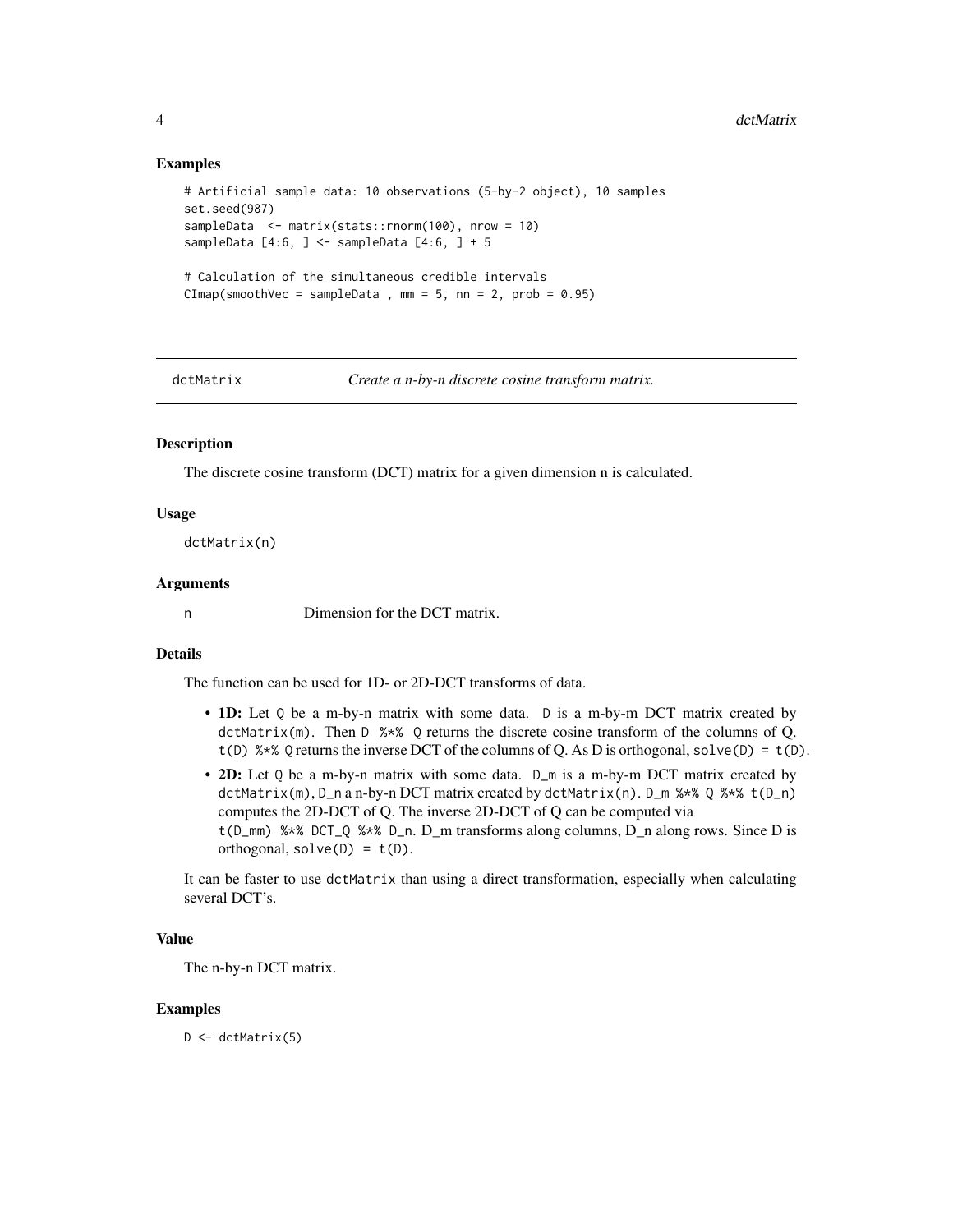<span id="page-4-0"></span>

The discrete Fourier transform (DFT) matrix for a given dimension n is calculated.

#### Usage

```
dftMatrix(n)
```
#### Arguments

n Dimension for the DFT matrix.

#### Details

The DFT matrix can be used for computing the discrete Fourier transform of a matrix or vector. dftMatrix(n) %\*% testMatrix is the same as apply(testMatrix, MARGIN = 2, FUN = fft).

#### Value

The n-by-n DFT matrix.

#### Examples

```
set.seed(987)
testMatrix \le matrix(sample(1:10, size = 25, replace = TRUE), nrow = 5)
D <- dftMatrix(5)
# Discrete Fourier transform with matrix multiplication:
D %*% testMatrix
```

```
# Discrete Fourier transform with function fft:
apply(testMatrix, MARGIN = 2, FUN = fft)
```
<span id="page-4-1"></span>

| eigenLaplace | Generate eigenvalues of discrete Laplace matrix. |  |  |
|--------------|--------------------------------------------------|--|--|
|--------------|--------------------------------------------------|--|--|

#### Description

The eigenvalues of a discrete Laplace matrix with dimension (mm, nn) are calculated.

#### Usage

eigenLaplace(mm, nn)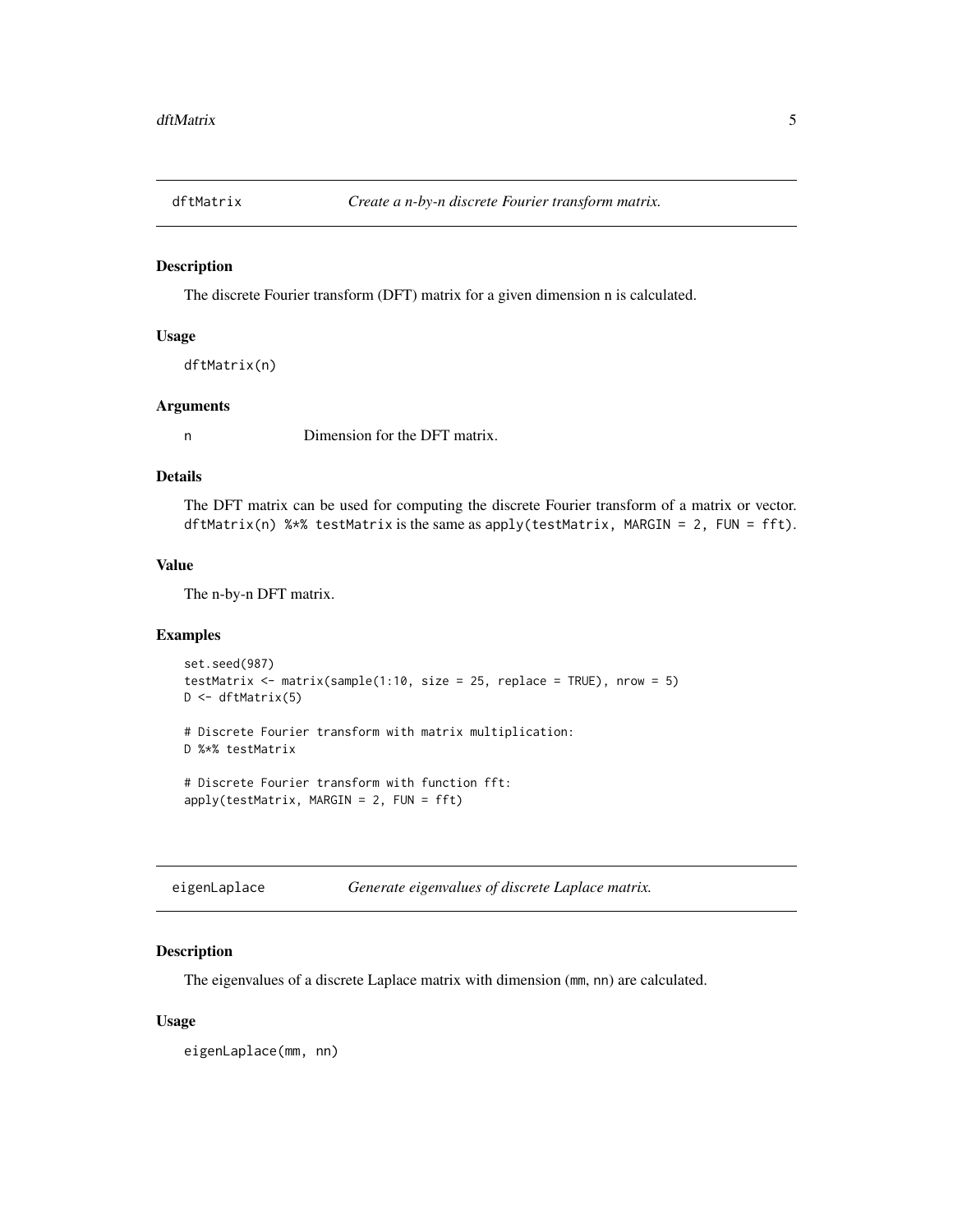#### <span id="page-5-0"></span>Arguments

| mm | Number of rows of the discrete Laplace matrix.    |
|----|---------------------------------------------------|
| nn | Number of columns of the discrete Laplace matrix. |

#### Value

A row vector containing the eigenvalues of the discrete laplace matrix.

#### Examples

```
eigval <- eigenLaplace(5, 5)
```
eigenQsphere *Generate eigenvalues of precision matrix Q on the surface of a sphere.*

#### Description

The eigenvalues of the precision matrix Q with dimension (mm, nn) and polar angle limits phimin, phimax are calculated.

#### Usage

eigenQsphere(phimin, phimax, mm, nn)

## Arguments

| phimin | Polar angle minimum.                     |
|--------|------------------------------------------|
| phimax | Polar angle maximum.                     |
| mm     | Number of rows of precision matrix Q.    |
| nn     | Number of columns of precision matrix Q. |

#### Details

The corresponding function for data on a grid is [eigenLaplace](#page-4-1).

#### Value

A list containing 2 elements:

- eigval Row vector containing the eigenvalues of Q.
- eigvec Matrix containing the eigenvectors of Q as columns.

```
eig_out <- eigenQsphere(phimin = 180/10, phimax = 180 - 180/10, mm = 10, nn = 20)
```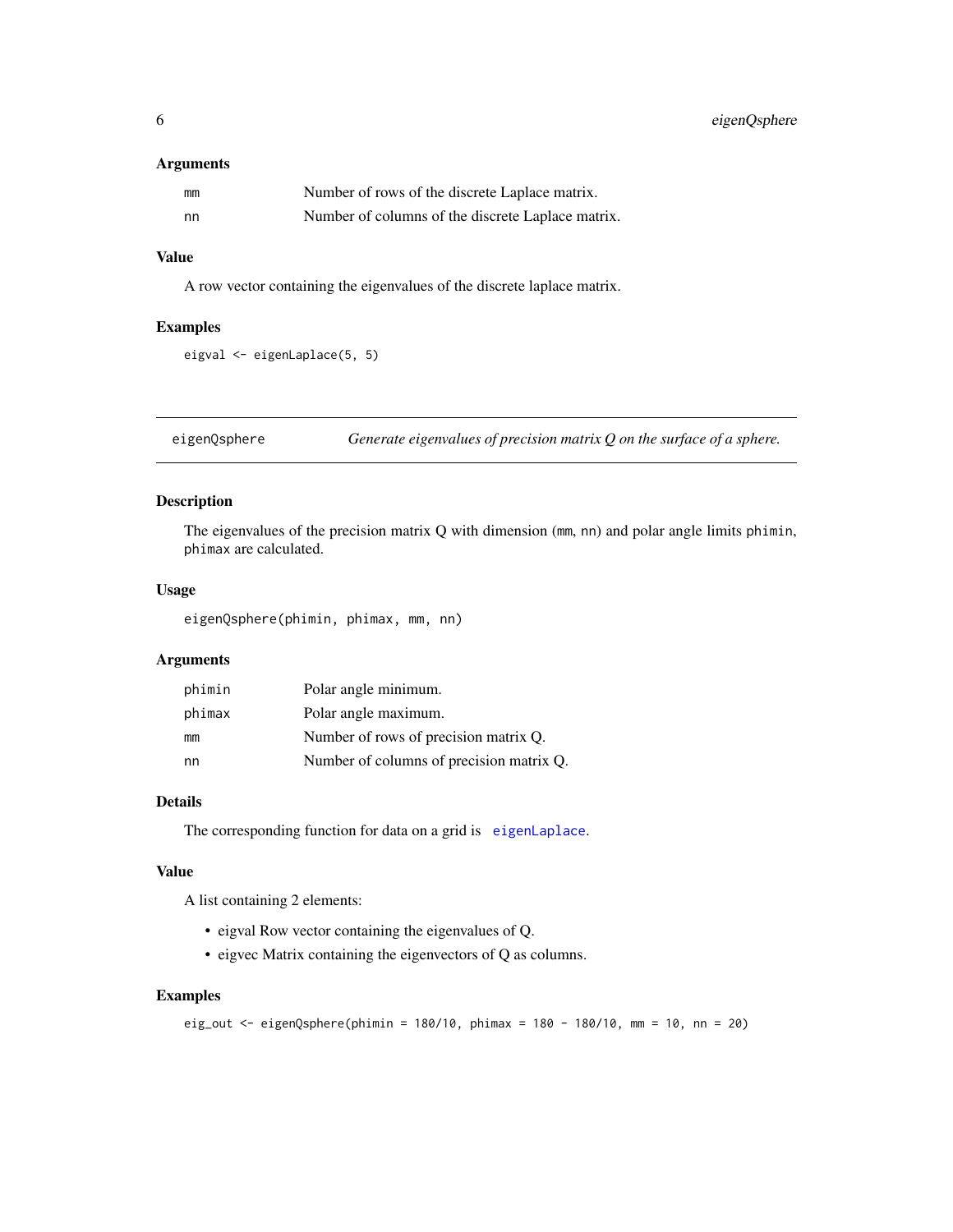<span id="page-6-1"></span><span id="page-6-0"></span>

fftshift is an R equivalent to the Matlab function fftshift applied on matrices. For more information about fftshift see the Matlab documentation.

#### Usage

```
fftshift(inputMatrix, dimension = -1)
```
#### Arguments

| inputMatrix | Matrix to be swapped.               |
|-------------|-------------------------------------|
| dimension   | Which swap should be performed?     |
|             | • 1: swap halves along the rows.    |
|             | • 2: swap halves along the columns. |

• -1: swap first quadrant with third and second quadrant with fourth.

#### Details

It is possible to swap the halves or the quadrants of the input matrix. Halves can be swapped along the rows (dimension  $= 1$ ) or along the columns (dimension  $= 2$ ). When swapping the quadrants, fftshift swaps the first quadrant with the third and the second quadrant with the fourth  $(dimension = -1)$ .

#### Value

Swapped matrix.

```
set.seed(987)
sampleMat <- matrix(sample(1:10, size = 25, replace = TRUE), nrow = 5)
# Swap halves along the rows:
fftshift(sampleMat, dimension = 1)
# Swap halves along the columns:
fftshift(sampleMat, dimension = 2)
# Swap first quadrant with third and second quadrant with fourth:
fftshift(sampleMat, dimension = -1)
```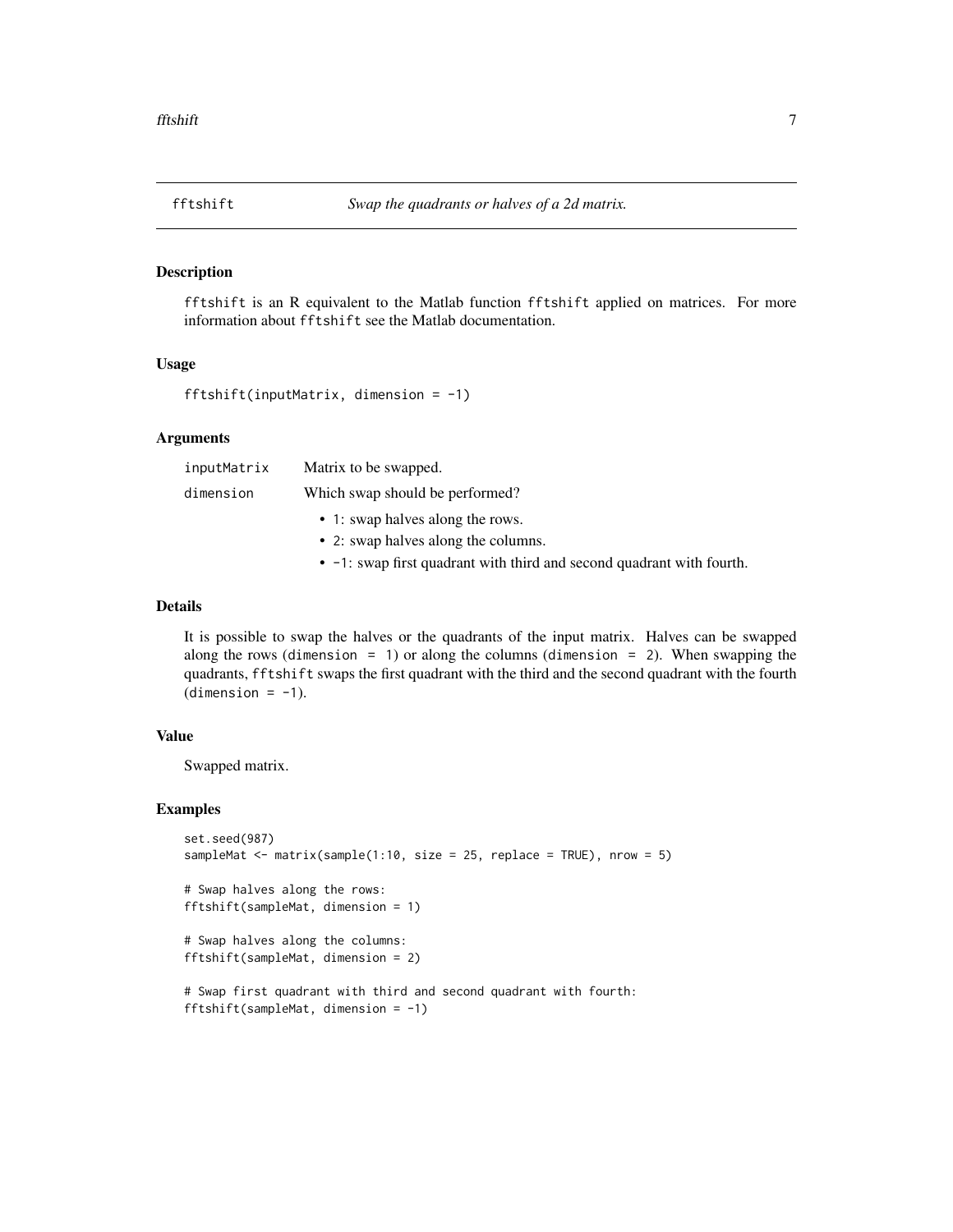<span id="page-7-1"></span><span id="page-7-0"></span>

Pointwise (PW) probabilities and highest pointwise (HPW) probabilities of all differences of smooths at neighboring scales are computed.

#### Usage

```
HPWmap(smoothVec, mm, nn, prob = 0.95)
```
#### Arguments

| smoothVec | Differences of smooths at neighboring scales.            |
|-----------|----------------------------------------------------------|
| mm        | Number of rows of the original input image.              |
| nn.       | Number of columns of the original input image.           |
| prob      | Credibility level for the posterior credibility analysis |

#### Details

HPWmap is an internal function of [mrbsizeRgrid](#page-12-1) and is usually not used independently. The output can be analyzed with the plotting function [plot.HPWmapGrid](#page-17-1).

#### Value

List with two arrays:

- pw: Pointwise probabilities (VmapPW) including the dimensions of the original input image, mm and nn.
- hpw: Highest pointwise probabilities (VmapHPW) including the dimensions of the original input image, mm and nn.

```
# Artificial sample data: 10 observations (5-by-2 object), 10 samples
set.seed(987)
sampleData <- matrix(stats::rnorm(100), nrow = 10)
sampleData[4:6, \} <- sampleData[4:6, \} + 5
# Calculation of the simultaneous credible intervals
```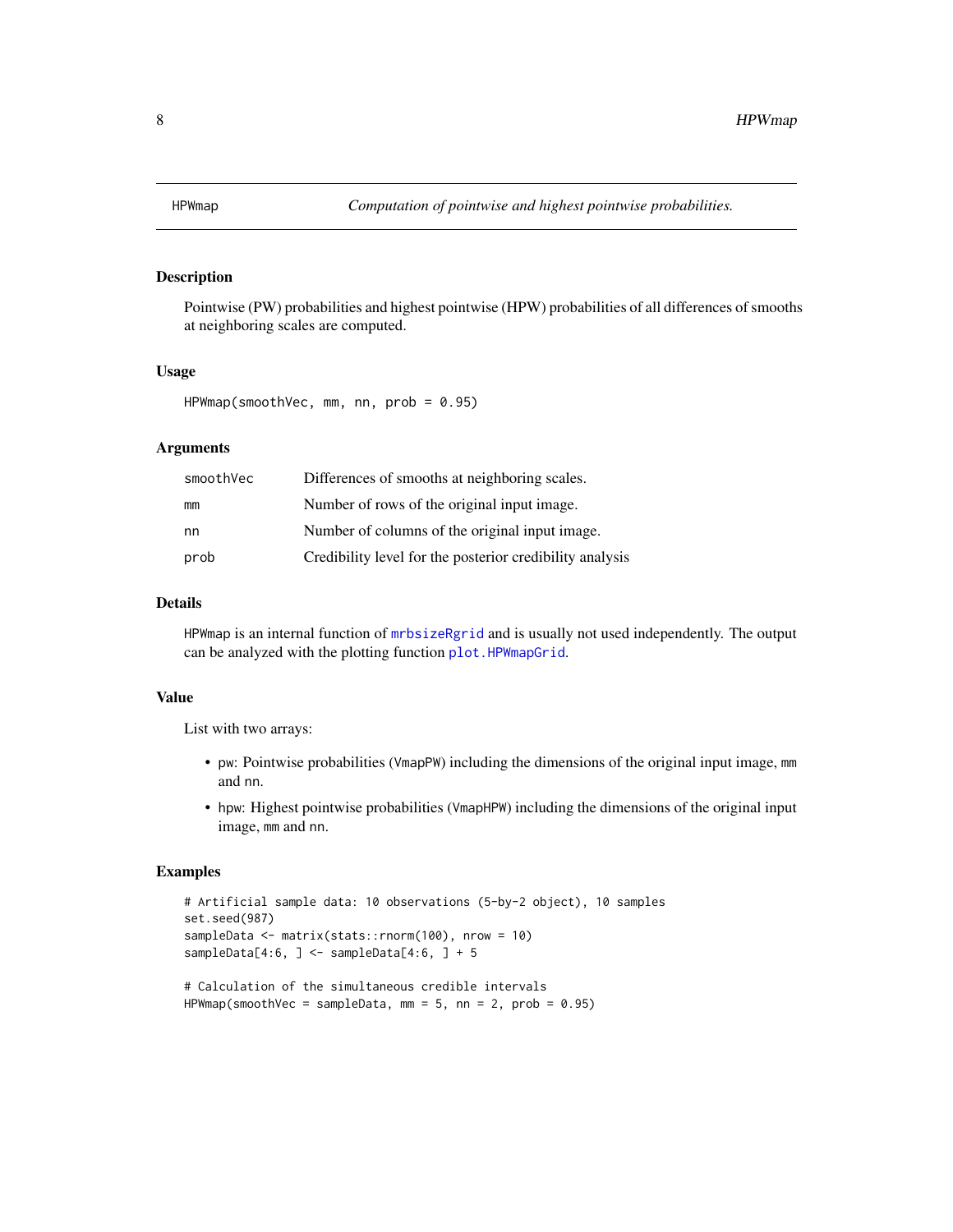<span id="page-8-0"></span>

ifftshift is an R equivalent to the Matlab function ifftshift applied on matrices. For more information about ifftshift see the Matlab documentation.

#### Usage

```
ifftshift(inputMatrix, dimension = -1)
```
#### Arguments

| inputMatrix | Matrix to be swapped.                        |  |
|-------------|----------------------------------------------|--|
| dimension   | Which swap should be performed?              |  |
|             | • 1: swap halves along the rows.             |  |
|             | • 2: swap halves along the columns.          |  |
|             | $\alpha$ and $\alpha$ is the set of $\alpha$ |  |

• -1: swap first quadrant with third and second quadrant with fourth.

#### Details

ifftshift is the inverse function to [fftshift](#page-6-1). For more information see the details of [fftshift](#page-6-1)

#### Value

Swapped matrix.

```
set.seed(987)
sampleMat \leq matrix(sample(1:10, size = 25, replace = TRUE), nrow = 5)
# Swap halves along the rows:
ifftshift(sampleMat, dimension = 1)
# Swap halves along the columns:
ifftshift(sampleMat, dimension = 2)
# Swap first quadrant with third and second quadrant with fourth:
ifftshift(sampleMat, dimension = -1)
```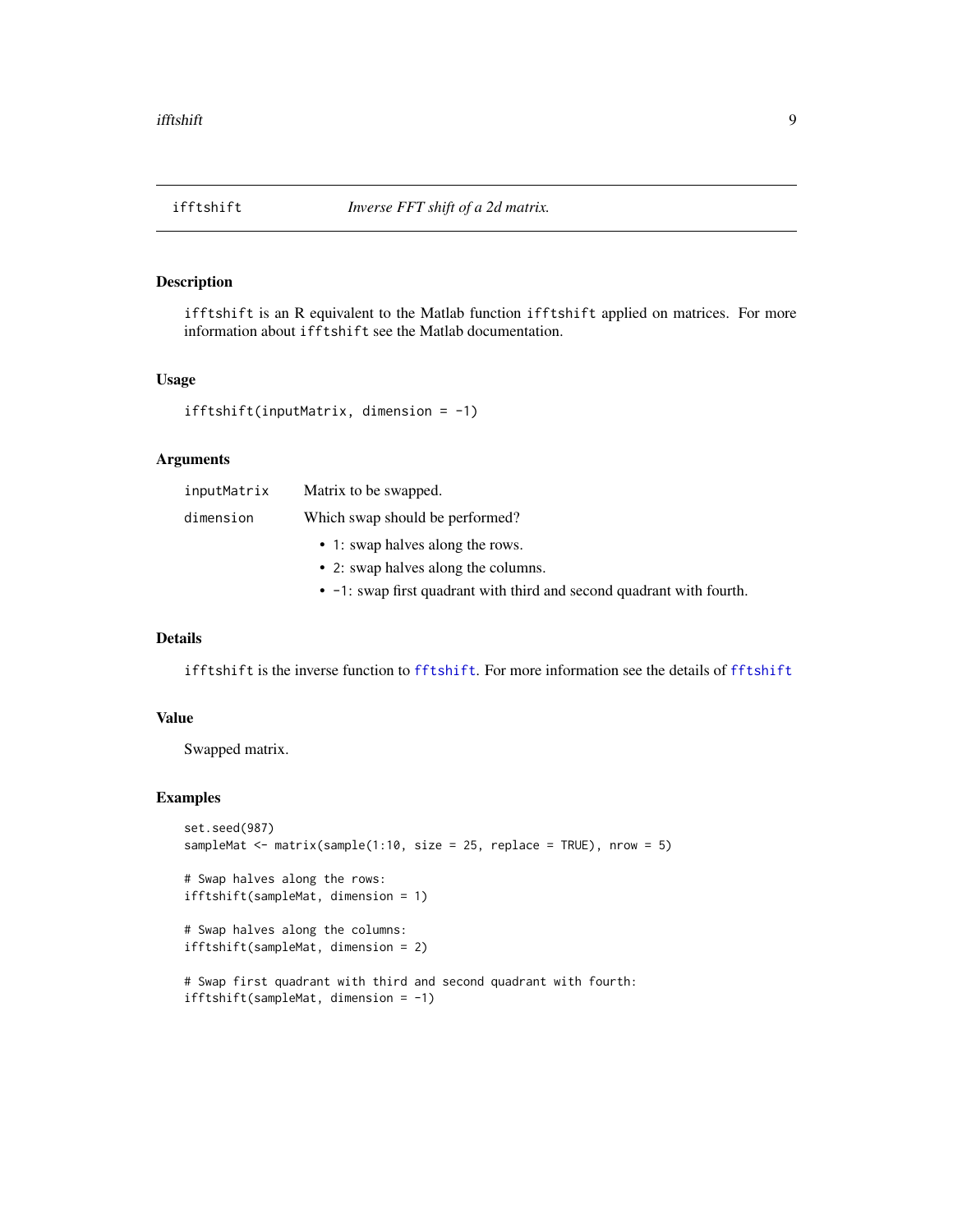<span id="page-9-1"></span><span id="page-9-0"></span>

Numerical optimization of an objective function  $G$  is carried out to find appropriate signal-dependent smoothing levels  $(\lambda)$ 's). This is easier than visual inspection via the signal-dependent tapering function in [TaperingPlot](#page-24-1).

#### Usage

MinLambda(Xmu, mm, nn, nGrid, nLambda = 2, lambda, sphere = FALSE)

#### Arguments

| Xmu     | Posterior mean of the input object as a vector.                                                                                                                                                                                |
|---------|--------------------------------------------------------------------------------------------------------------------------------------------------------------------------------------------------------------------------------|
| mm      | Number of rows of the original input object.                                                                                                                                                                                   |
| nn      | Number of columns of the original input object.                                                                                                                                                                                |
| nGrid   | Size of grid where objective function is evaluated (nGrid-by-nGrid).                                                                                                                                                           |
| nLambda | Number of lambdas to minimize over. Possible arguments: 2 (default) or 3.                                                                                                                                                      |
| lambda  | $\lambda$ -sequence which is used for optimization. If nothing is provided,<br>lambda <- $10$ seq(-3, $10$ , len = nGrid) is used for data on a grid and<br>lambda <- $10$ seq(-6, 1, len = nGrid) is used for spherical data. |
| sphere  | TRUE or FALSE: Is the input object defined on a sphere?                                                                                                                                                                        |

#### Details

As signal-dependent tapering functions are quiet irregular, it is hard to find appropriate smoothing values only by visual inspection of the tapering function plot. A more formal approach is the numerical optimization of an objective function.

Optimization can be carried out with 2 or 3 smoothing parameters. As the smoothing parameters 0 and  $\infty$  are always added, this results in a mrbsizeR analysis with 4 or 5 smoothing parameters.

Sometimes, not all features of the input object can be extracted using the smoothing levels proposed by MinLambda. It might then be necessary to include additional smoothing levels.

[plot.minLambda](#page-20-1) creates a plot of the objective function  $G$  on a grid. The minimum is indicated with a white point. The minimum values of the  $\lambda$ 's can be extracted from the output of MinLambda, see examples.

#### Value

A list with 3 objects:

G Value of objective function  $G$ .

lambda Evaluated smoothing parameters  $\lambda$ .

minind Index of minimal  $\lambda$ 's. lambda[minind] gives the minimal values.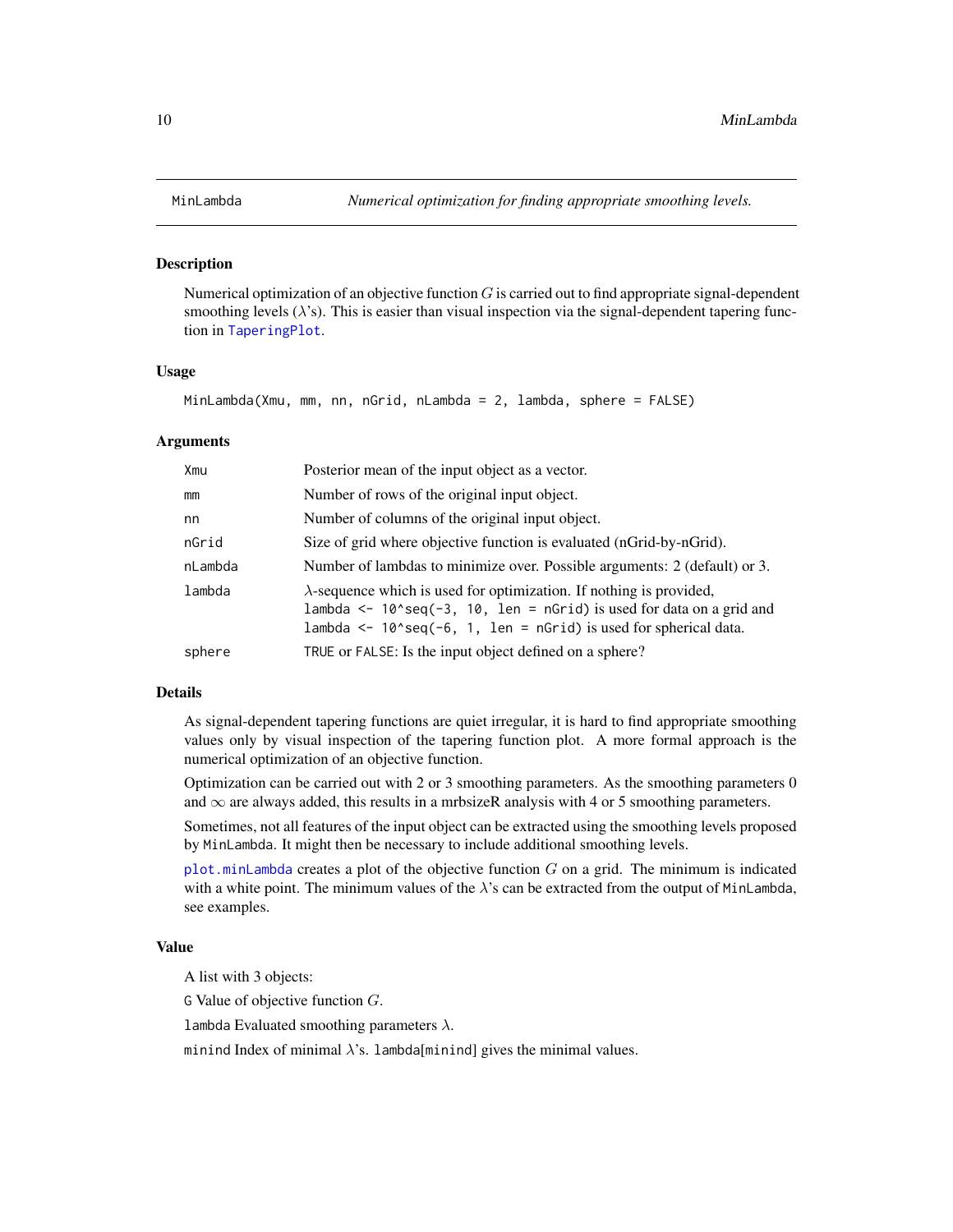#### <span id="page-10-0"></span> $m$ rbsizeR 11

#### Examples

```
# Artificial sample data
set.seed(987)
sampleData <- matrix(stats::rnorm(100), nrow = 10)
sampleData[4:6, 6:8] <- sampleData[4:6, 6:8] + 5
# Minimization of two lambdas on a 20-by-20-grid
minlamOut <- MinLambda(Xmu = c(sampleData), mm = 10, nn = 10,
                       nGrid = 20, nLambda = 2)# Minimal lambda values
minlamOut$lambda[minlamOut$minind]
```
mrbsizeR *mrbsizeR: Scale space multiresolution analysis in R.* 

#### Description

mrbsizeR contains a method for the scale space multiresolution analysis of spatial fields and images to capture scale-dependent features. The name is an abbreviation for MultiResolution Bayesian SIgnificant  $\overline{Z}$  Ero crossings of derivatives in  $\bf{R}$  and the method combines the concept of statistical scale space analysis with a Bayesian SiZer method.

#### Details

The mrbsizeR analysis can be applied to data on a regular grid and to spherical data. For data on a grid, the scale space multiresolution analysis has three steps:

- 1. Bayesian signal reconstruction.
- 2. Using differences of smooths, scale-dependent features of the reconstructed signal are found.
- 3. Posterior credibility analysis of the differences of smooths created.

In a first step, Bayesian signal reconstruction is used to extract an underlying signal from a potentially noisy observation. Samples of the resulting posterior can be generated and used for the analysis. For finding features on different scales, differences of smooths at neighboring scales are used. This is an important distinction to other scale space methods (which usually use a wide range of smoothing levels without taking differences) and tries to separate the features into distinct scale categories more aggressively. After a successful extraction of the scale-different features, posterior credibility analysis is necessary to assess whether the features found are "really there" or if they are artifacts of random sampling.

For spherical data, no Bayesian signal reconstruction is implemented in mrbsizer. Data samples therefore need to be available beforehand. The analysis procedure can therefore be summarized in two steps:

- 1. Using differences of smooths, scale-dependent features of the reconstructed signal are found.
- 2. Posterior credibility analysis of the differences of smooths created.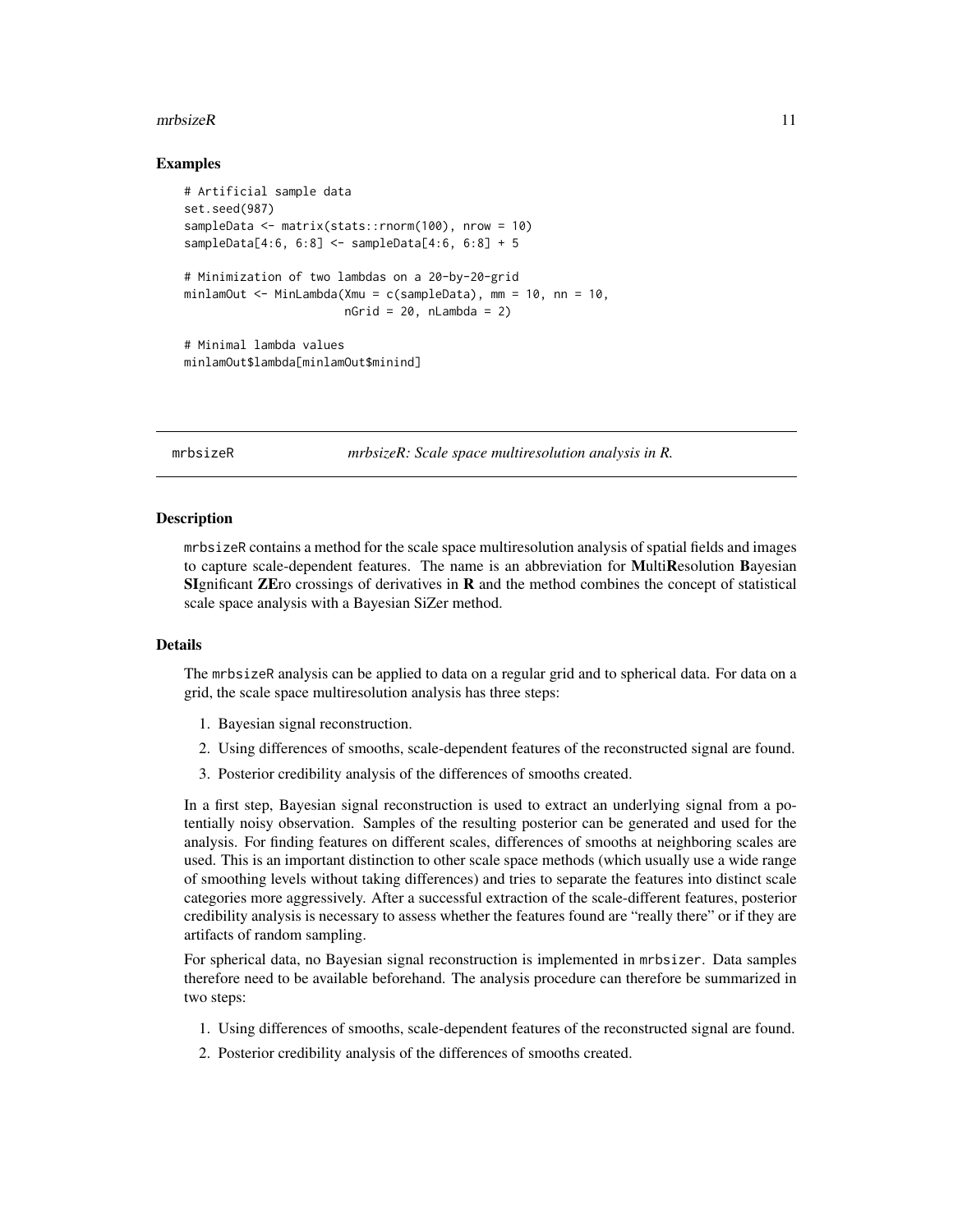<span id="page-11-0"></span>This method has first been proposed by Holmstrom, Pasanen, Furrer, Sain (2011), see also http://cc.oulu.fi/~lpasanen/MRBSiZer/.

#### Major Functions

- [TaperingPlot](#page-24-1) Graphical estimation of useful smoothing levels. Can be used signal-independent and signal-dependent.
- [MinLambda](#page-9-1) Numerical estimation of useful smoothing levels. Takes the underlying signal into account. [plot.minLambda](#page-20-1) can be used for plotting the result.
- [rmvtDCT](#page-23-1) Creates samples on a regular grid from a multivariate  $t_{\nu}$ -distribution using a discrete cosine transform (DCT).
- [mrbsizeRgrid](#page-12-1) Interface of the mrbsizeR method for data on a regular grid. Differences of smooths at neighboring scales are created and posterior credibility analysis is conducted. The results can be visualized using [plot.smMeanGrid](#page-21-1),[plot.HPWmapGrid](#page-17-1) and [plot.CImapGrid](#page-14-1).
- [mrbsizeRsphere](#page-13-1) Interface of the mrbsizeR method for data on a sphere. Differences of smooths at neighboring scales are created and posterior credibility analysis is conducted. The results can be visualized using plot. smMeanSphere, plot. HPWmapSphere and [plot.CImapSphere](#page-16-1). For data on a sphere, no Bayesian signal reconstruction is implemented. Samples have to be provided instead.

#### Getting Started

The vignette for this package offers an extensive overview of the functionality and the usage of mrbsizeR.

#### References

- Holmstrom, L. and Pasanen, L. (2011). MRBSiZer. http://cc.oulu.fi/~lpasanen/MRBSiZer/. Accessed: 2017-03-04.
- Holmstrom, L., Pasanen, L., Furrer, R., and Sain, S. R. (2011). Scale space multiresolution analysis of random signals. Computational Statistics and Data Analysis, 55, 2840-2855. <DOI:10.1016/j.csda.2011.04.011>.
- Holmstrom, L. and Pasanen, L. (2016). Statistical scale space methods. International Statistical Review. <DOI:10.1111/insr.12155>.

**DISCLAIMER:** The author can not guarantee the correctness of any function or program in this package.

```
# Artificial sample data
set.seed(987)
sampleData <- matrix(stats::rnorm(100), nrow = 10)
sampleData[4:6, 6:8] <- sampleData[4:6, 6:8] + 5
# Generate samples from multivariate t-distribution
tSamp \le - rmvtDCT(object = sampleData, lambda = 0.2, sigma = 6, nu0 = 15,
                  ns = 1000)
# mrbsizeRgrid analysis
mrbOut <- mrbsizeRgrid(posteriorFile = tSamp$sample, mm = 10, nn = 10,
```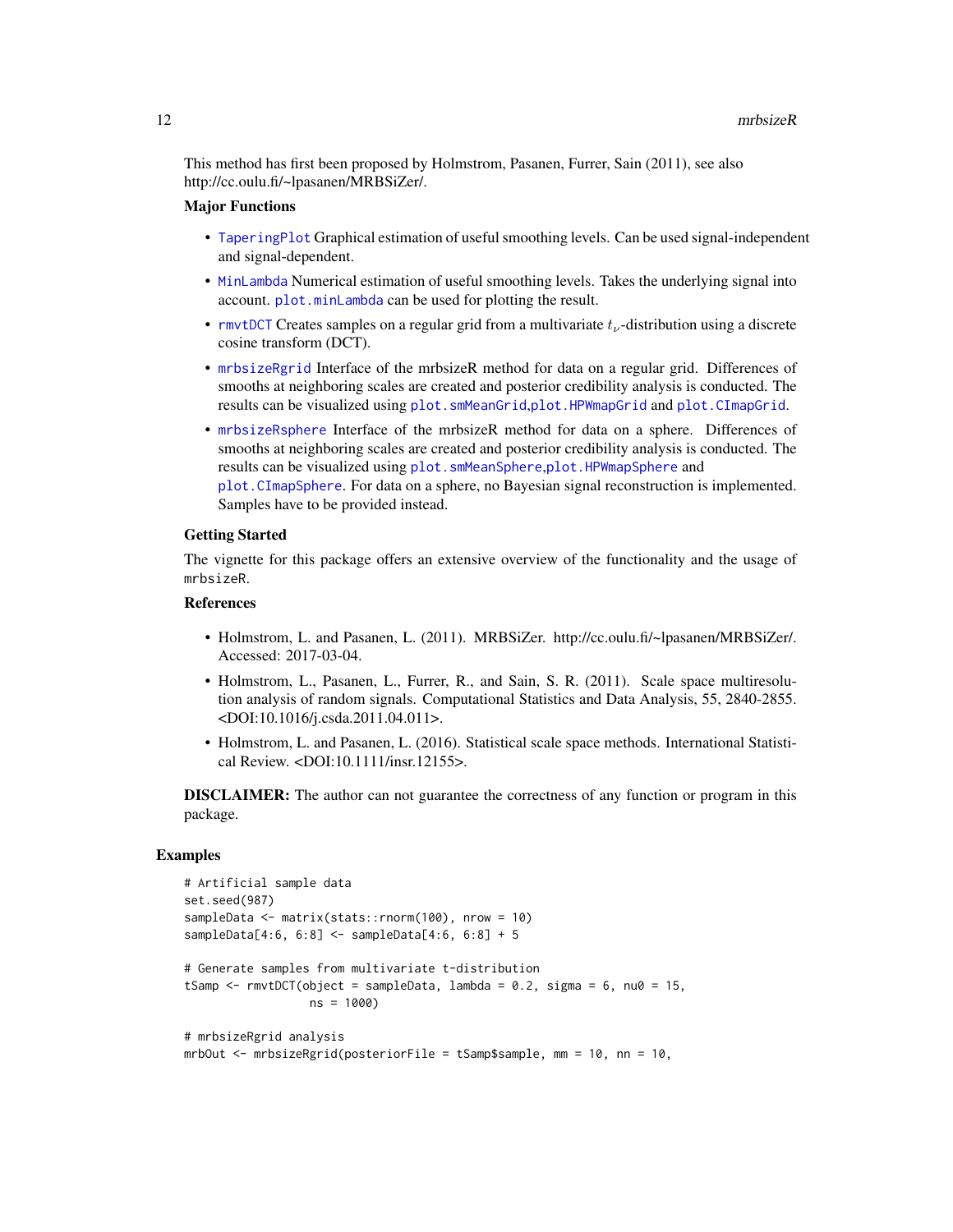#### <span id="page-12-0"></span>mrbsizeRgrid 13

```
lambdaSmoother = c(1, 1000), prob = 0.95)
# Posterior mean of the differences of smooths
plot(x = mrbOut$smMean, turn.out = TRUE)# Credibility analysis using simultaneous credible intervals
plot(x = mrDout\, turn\_out = TRUE)
```
<span id="page-12-1"></span>mrbsizeRgrid *Multiresolution analysis of random signals.*

#### Description

mrbsizeRgrid is the interface of the scale space multiresolution method for data on a regular grid. Here, the differences of smooths as well as the posterior credibility analysis are computed. The output can be analyzed with the plotting functions [plot.smMeanGrid](#page-21-1), [plot.CImapGrid](#page-14-1) and [plot.HPWmapGrid](#page-17-1).

#### Usage

```
mrbsizeRgrid(posteriorFile, mm, nn, lambdaSmoother, prob = 0.95,
  smoothOut = FALSE)
```
#### Arguments

| posteriorFile | Matrix with posterior samples as column vectors.                                                     |
|---------------|------------------------------------------------------------------------------------------------------|
| mm            | Number of rows of the original object.                                                               |
| nn            | Number of columns of the original object.                                                            |
|               | lambdaSmoother Vector consisting of the smoothing levels to be used.                                 |
| prob          | Credibility level for the posterior credibility analysis.                                            |
| smoothOut     | Should the differences of smooths at neighboring scales be returned as output<br>(FALSE by default)? |

#### Details

mrbsizeRgrid conducts two steps of the scale space multiresolution analysis:

- 1. Extraction of scale-dependent features from the reconstructed signal. This is done by smoothing at different smoothing levels and taking the difference of smooths at neighboring scales.
- 2. Posterior credibility analysis of the differences of smooths created. Three different methods are applied: Pointwise probabilities (see [HPWmap](#page-7-1)), highest pointwise probabilities (see HPWmap) and simultaneous credible intervals (see [CImap](#page-2-1)).

The signal can be reconstructed using the build-in multivariate t-distribution sampling [rmvtDCT](#page-23-1). It is also possible to provide samples generated with other methods, see the parameter posteriorFile and the examples.

For further information and examples, see the vignette.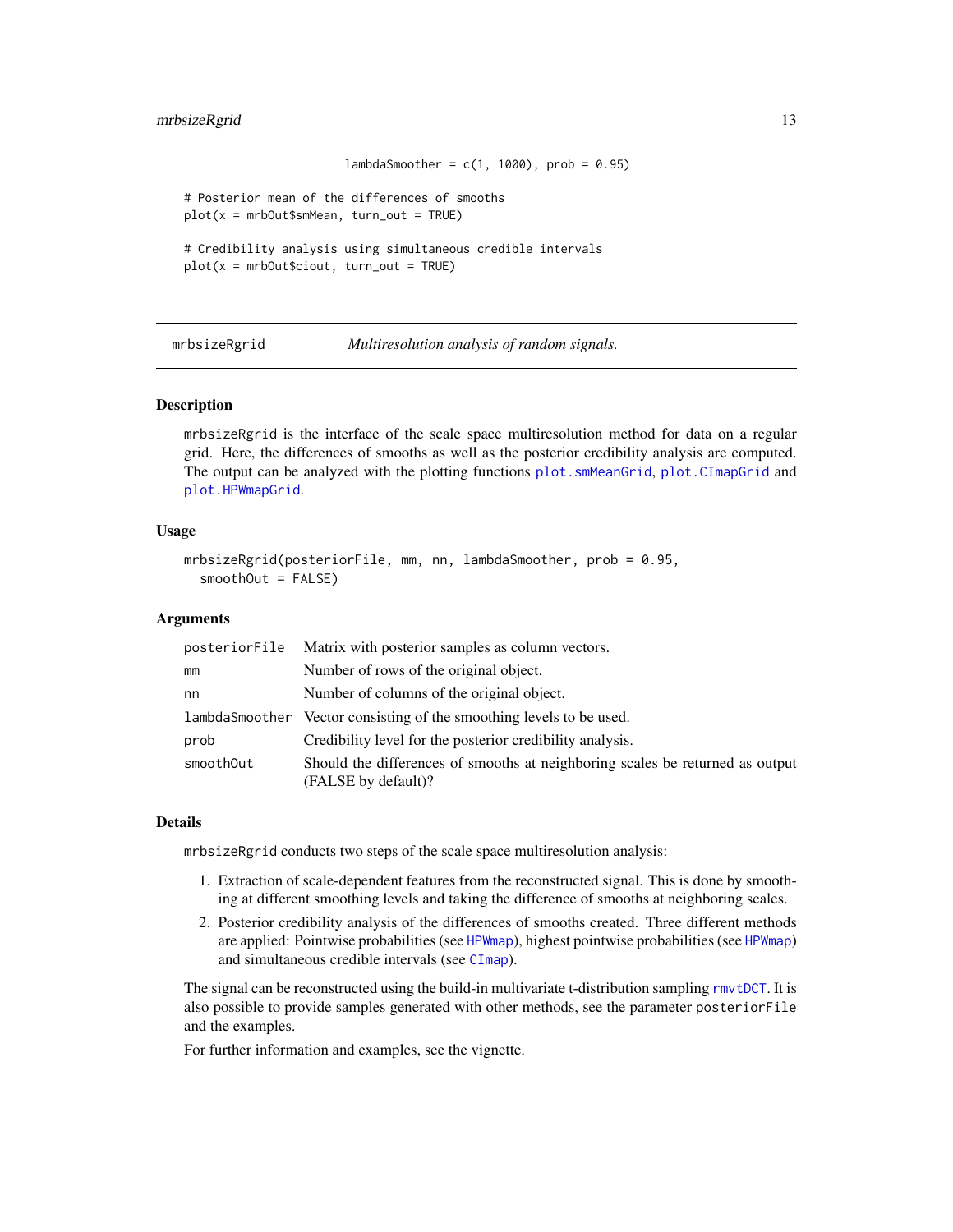A list containing the following sublists:

smMean Posterior mean of all differences of smooths created.

hpout Pointwise (PW) and highest pointwise (HPW) probabilities of all differences of smooths created.

ciout Simultaneous credible intervals (CI) of all differences of smooths created.

smoothSamples Samples of differences of smooths at neighboring scales, as column vectors.

#### Examples

```
# Artificial sample data
set.seed(987)
sampleData <- matrix(stats::rnorm(100), nrow = 10)
sampleData[4:6, 6:8] <- sampleData[4:6, 6:8] + 5
# Generate samples from multivariate t-distribution
tSamp <- rmvtDCT(object = sampleData, lambda = 0.2, sigma = 6, nu0 = 15,
                 ns = 1000)
# mrbsizeRgrid analysis
mrbOut <- mrbsizeRgrid(posteriorFile = tSamp$sample, mm = 10, nn = 10,
                       lambdaSmoother = c(1, 1000), prob = 0.95
```
<span id="page-13-1"></span>mrbsizeRsphere *Multiresolution analysis of random signals for spherical data.*

#### **Description**

mrbsizeRSphere is the interface of the scale space multiresolution method for spherical data. Here, the differences of smooths as well as the posterior credibility analysis are computed. The output can be analyzed with the plotting functions [plot.smMeanSphere](#page-22-1), [plot.CImapSphere](#page-16-1) and [plot.HPWmapSphere](#page-19-1).

#### Usage

```
mrbsizeRsphere(posteriorFile, mm, nn, lambdaSmoother, prob = 0.95,
  smoothOut = FALSE)
```
#### Arguments

| posteriorFile | Matrix with posterior samples as column vectors.                     |
|---------------|----------------------------------------------------------------------|
| mm            | Number of rows of the original object.                               |
| nn            | Number of columns of the original object.                            |
|               | lambdaSmoother Vector consisting of the smoothing levels to be used. |

<span id="page-13-0"></span>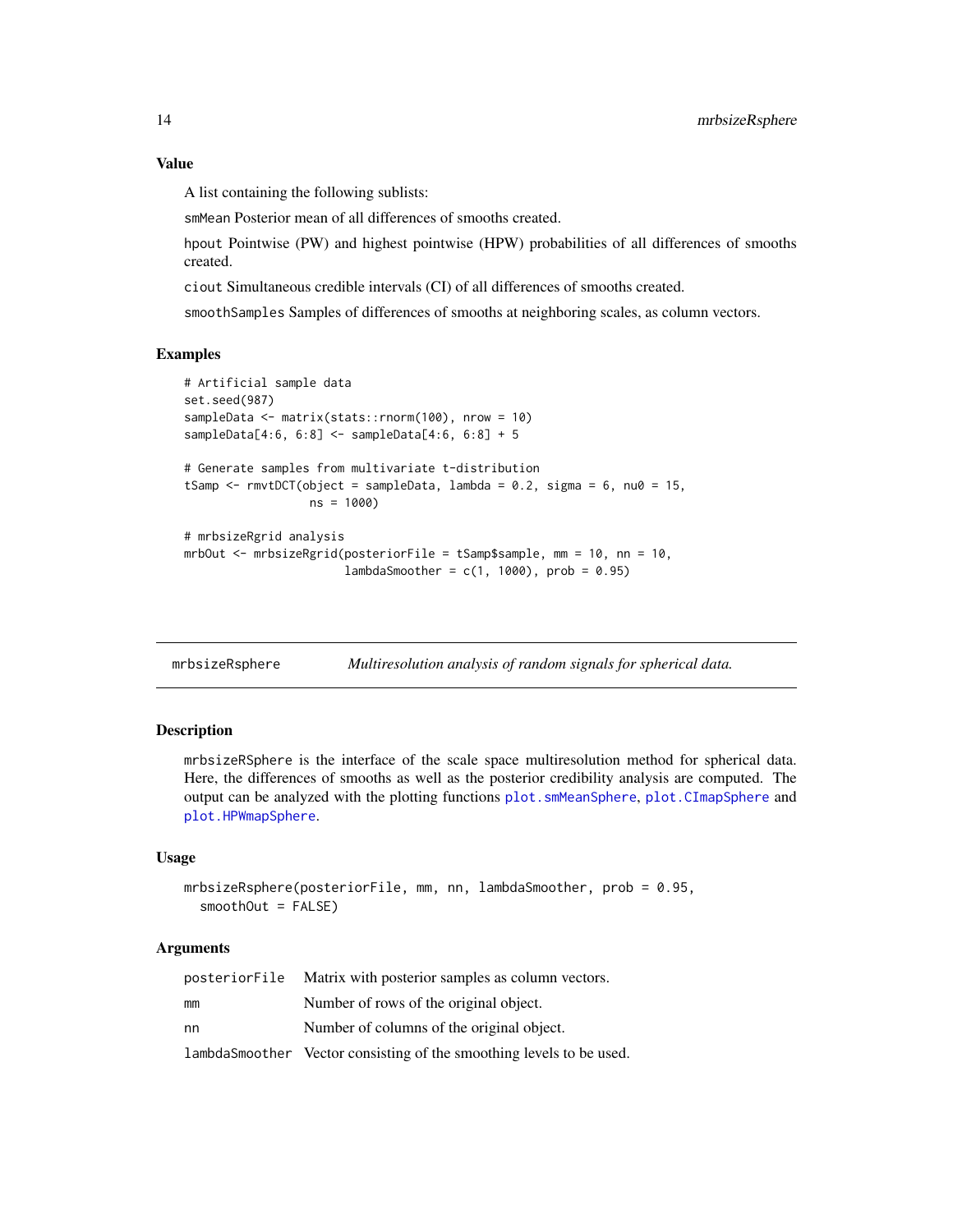<span id="page-14-0"></span>

| prob      | Credibility level for the posterior credibility analysis.                                            |
|-----------|------------------------------------------------------------------------------------------------------|
| smoothOut | Should the differences of smooths at neighboring scales be returned as output<br>(FALSE by default)? |

#### Details

In contrast to mrbsizeRgrid, mrbsizeRsphere does not conduct Bayesian signal reconstruction via sampling from a posterior distribution. Samples of the posterior distribution have to be provided instead.

For further information and examples, see [mrbsizeRgrid](#page-12-1) and the vignette.

#### Value

A list containing the following sublists:

smMean Posterior mean of all differences of smooths created.

hpout Pointwise (PW) and highest pointwise (HPW) probabilities of all differences of smooths created.

ciout Simultaneous credible intervals (CI) of all differences of smooths created.

smoothSamples Samples of differences of smooths at neighboring scales, as column vectors.

#### Examples

```
# Artificial spherical sample data
set.seed(987)
sampleData <- matrix(stats::rnorm(2000), nrow = 200)
sampleData[50:65, ] <- sampleData[50:65, ] + 5
# mrbsizeRsphere analysis
mrbOut <- mrbsizeRsphere(posteriorFile = sampleData, mm = 10, nn = 20,
                          lambdaSmoother = c(1, 1000), prob = 0.95)
```
<span id="page-14-1"></span>plot.CImapGrid *Plot of simultaneous credible intervals.*

#### Description

Maps with simultaneous credible intervals for all differences of smooths at neighboring scales  $z_i$ are plotted.

#### Usage

```
## S3 method for class 'CImapGrid'
plot(x, color = c("firebrick1", "gainsboro",
  "dodgerblue3"), turnOut = TRUE, title, aspRatio = 1, ...)
```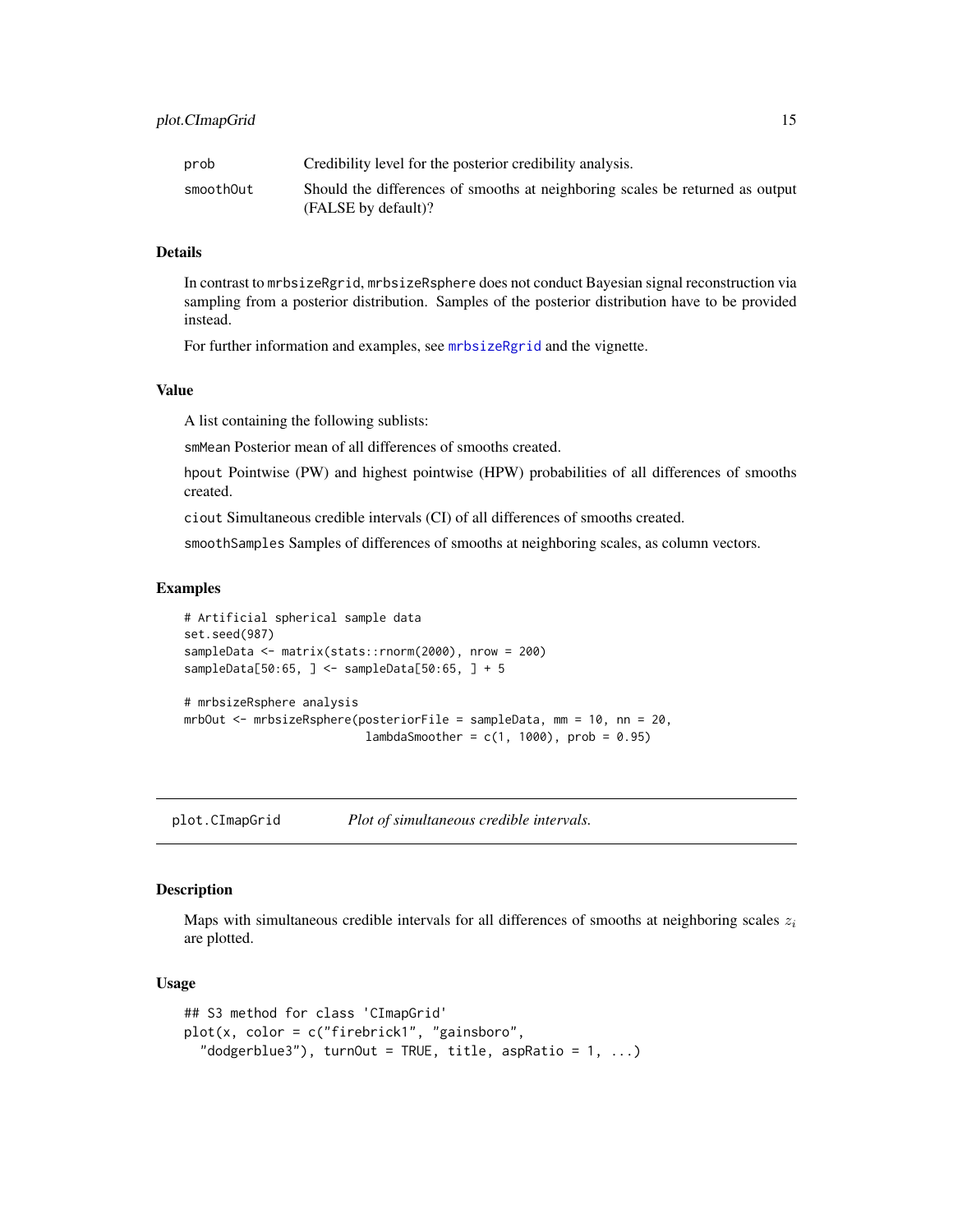#### <span id="page-15-0"></span>**Arguments**

| $\mathsf{x}$ | List containing the simultaneous credible intervals for all differences of smooths.                                                                                                                                                                                    |  |  |
|--------------|------------------------------------------------------------------------------------------------------------------------------------------------------------------------------------------------------------------------------------------------------------------------|--|--|
| color        | Vector of length 3 containing the colors to be used in the credibility maps. The<br>first color represents the credibly negative pixels, the second color the pixels<br>that are not credibly different from zero and the third color the credibly positive<br>pixels. |  |  |
| turn0ut      | Logical. Should the output images be turned 90 degrees counter-clockwise?                                                                                                                                                                                              |  |  |
| title        | Vector containing one string per plot. The required number of titles is equal to<br>length(mrb0ut\$ciout). If no title is passed, defaults are used.                                                                                                                   |  |  |
| aspRatio     | Adjust the aspect ratio of the plots. The default aspRatio $= 1$ produces square<br>plots.                                                                                                                                                                             |  |  |
|              | Further graphical parameters can be passed.                                                                                                                                                                                                                            |  |  |
|              |                                                                                                                                                                                                                                                                        |  |  |

#### Details

The default colors of the maps have the following meaning:

- Blue: Credibly positive pixels.
- Red: Credibly negative pixels.
- Grey: Pixels that are not credibly different from zero.

x corresponds to the ciout-part of the output of [mrbsizeRgrid](#page-12-1).

#### Value

Plots of simultaneous credible intervals for all differences of smooths are created.

```
# Artificial sample data
set.seed(987)
sampleData <- matrix(stats::rnorm(100), nrow = 10)
sampleData[4:6, 6:8] <- sampleData[4:6, 6:8] + 5
# Generate samples from multivariate t-distribution
tSamp \le - rmvtDCT(object = sampleData, lambda = 0.2, sigma = 6, nu0 = 15,
                  ns = 1000)
# mrbsizeRgrid analysis
mrbOut <- mrbsizeRgrid(posteriorFile = tSamp$sample, mm = 10, nn = 10,
                      lambdaSmoother = c(1, 1000), prob = 0.95)
# Posterior mean of the differences of smooths
plot(x = mrbOut$smMean, turnOut = TRUE)
# Credibility analysis using simultaneous credible intervals
plot(x = mrDout\, turnOut = TRUE)
```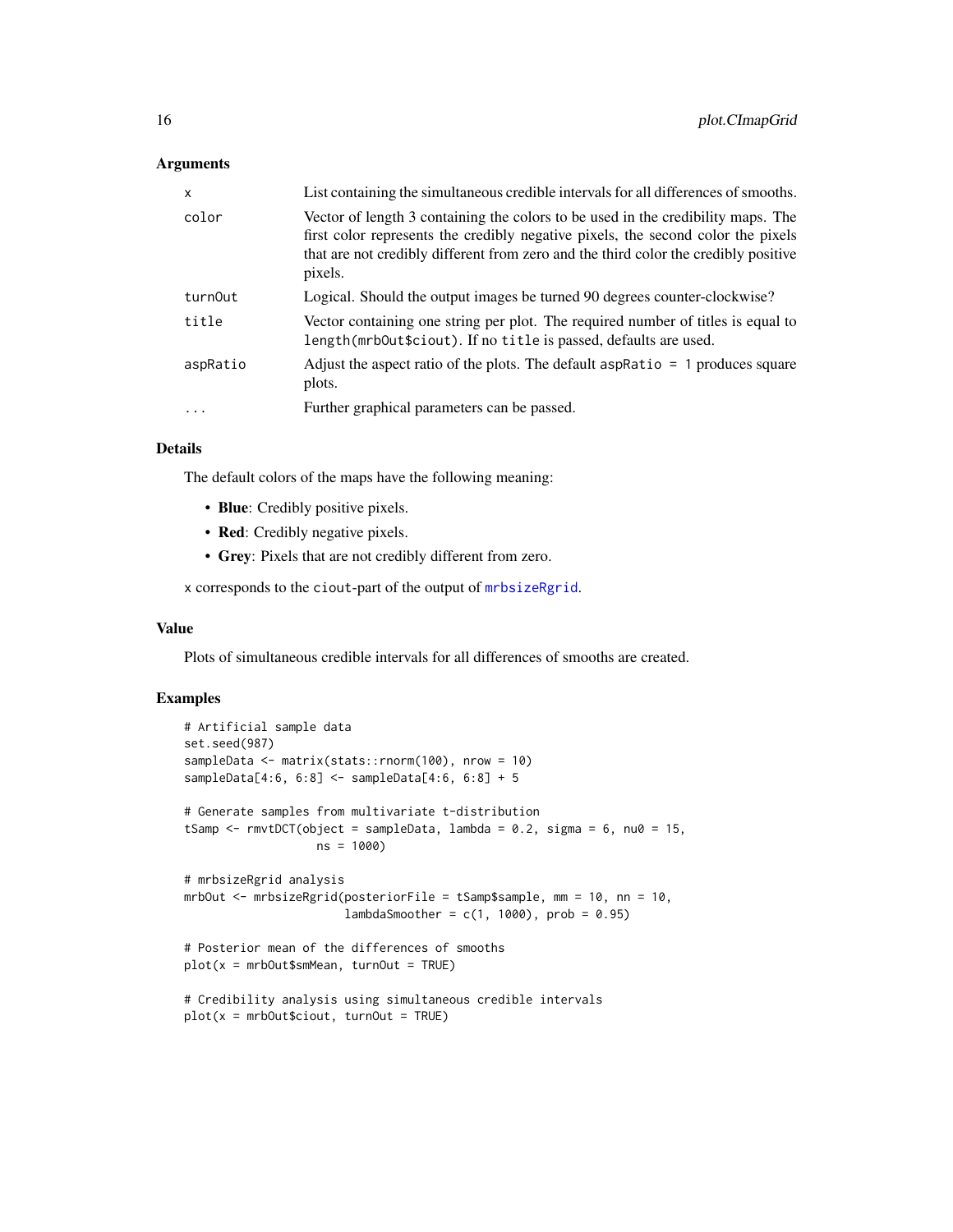<span id="page-16-1"></span><span id="page-16-0"></span>plot.CImapSphere *Plotting of simultaneous credible intervals on a sphere.*

### Description

Maps with simultaneous credible intervals for all differences of smooths at neighboring scales  $z_i$ are plotted. Continental lines are added.

#### Usage

```
## S3 method for class 'CImapSphere'
plot(x, lon, lat, color = c("firebrick1", "gainsboro",
  "dodgerblue3"), turnOut = FALSE, title, ...)
```
#### Arguments

| $\times$          | List containing the simultaneous credible intervals of all differences of smooths.                                                                                                                                                                                     |  |  |
|-------------------|------------------------------------------------------------------------------------------------------------------------------------------------------------------------------------------------------------------------------------------------------------------------|--|--|
| lon               | Vector containing the longitudes of the data points.                                                                                                                                                                                                                   |  |  |
| lat               | Vector containing the latitudes of the data points.                                                                                                                                                                                                                    |  |  |
| color             | Vector of length 3 containing the colors to be used in the credibility maps. The<br>first color represents the credibly negative pixels, the second color the pixels<br>that are not credibly different from zero and the third color the credibly positive<br>pixels. |  |  |
| turnOut           | Logical. Should the output images be turned 90 degrees counter-clockwise?                                                                                                                                                                                              |  |  |
| title             | Vector containing one string per plot. The required number of titles is equal to<br>length(mrb0ut\$ciout). If no title is passed, defaults are used.                                                                                                                   |  |  |
| $\cdot\cdot\cdot$ | Further graphical parameters can be passed.                                                                                                                                                                                                                            |  |  |

#### Details

The default colors of the maps have the following meaning:

- Blue: Credibly positive pixels.
- Red: Credibly negative pixels.
- Grey: Pixels that are not credibly different from zero.

x corresponds to the ciout-part of the output of [mrbsizeRsphere](#page-13-1).

#### Value

Plots of simultaneous credible intervals for all differences of smooths are created.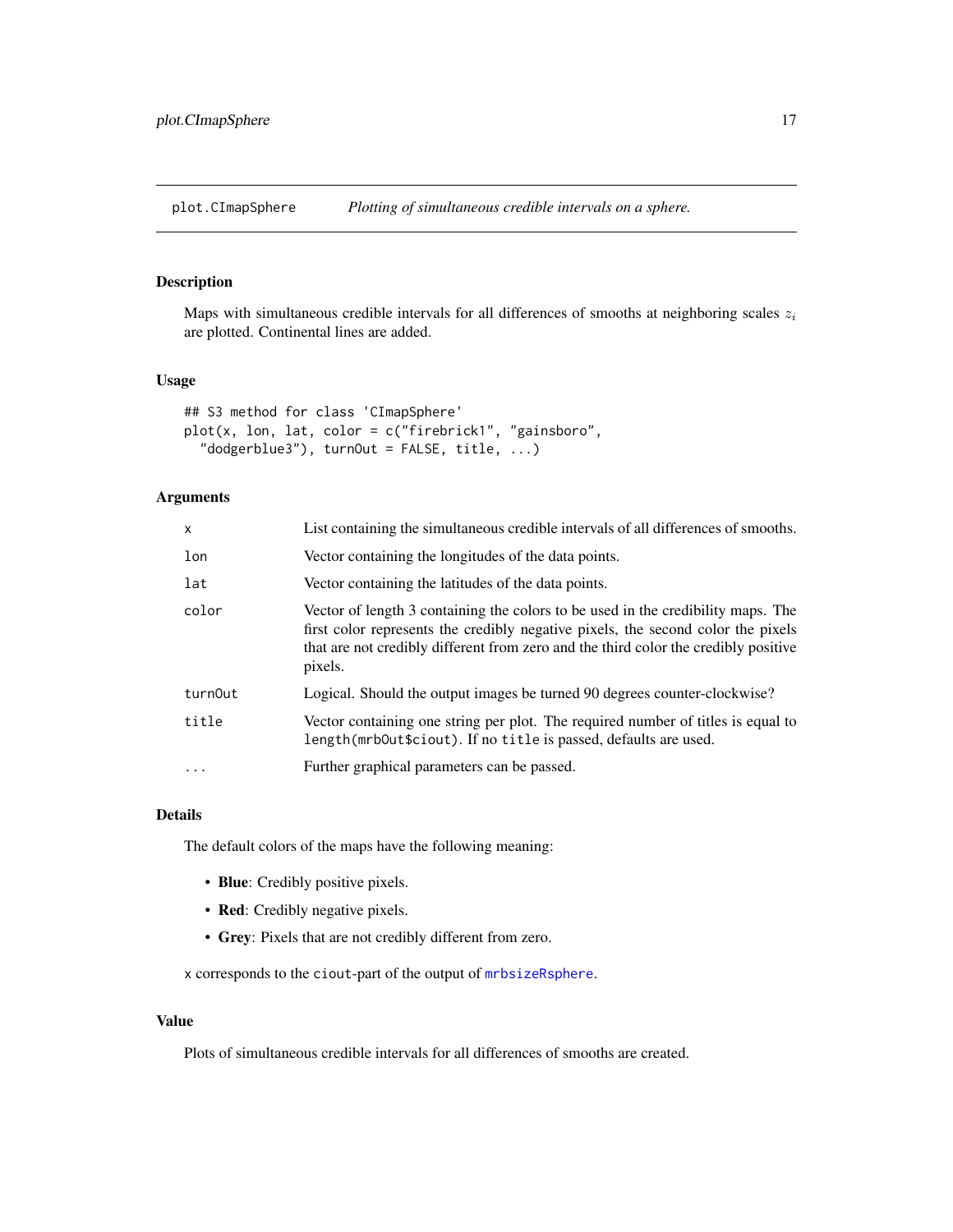#### Examples

```
# Artificial spherical sample data
set.seed(987)
sampleData <- matrix(stats::rnorm(2000), nrow = 200)
sampleData[50:65, ] <- sampleData[50:65, ] + 5
lon <- seq(-180, 180, length.out = 20)
lat < -seq(-90, 90, length.out = 10)# mrbsizeRsphere analysis
mrbOut <- mrbsizeRsphere(posteriorFile = sampleData, mm = 20, nn = 10,
                        lambdaSmoother = c(0.1, 1), prob = 0.95# Posterior mean of the differences of smooths
plot(x = mrbOut$smMean, lon = lon, lat = lat,color = fields::tim.colors())
# Credibility analysis using simultaneous credible intervals
plot(x = mrDout$cicut, lon = lon, lat = lat)
```
<span id="page-17-1"></span>plot.HPWmapGrid *Plotting of pointwise and highest pointwise probabilities.*

#### Description

Maps with pointwise (PW) probabilities and/or highest pointwise (HPW) probabilities of all differences of smooths at neighboring scales are plotted.

#### Usage

```
## S3 method for class 'HPWmapGrid'
plot(x, plotWhich = "Both", color = c("firebrick1","gainsboro", "dodgerblue3"), turnOut = TRUE, title, aspRatio = 1, ...)
```
#### Arguments

| $\mathsf{x}$ | List containing the pointwise (PW) and highest pointwise (HPW) probabilities<br>of all differences of smooths.                                                                                                                                                         |  |  |
|--------------|------------------------------------------------------------------------------------------------------------------------------------------------------------------------------------------------------------------------------------------------------------------------|--|--|
| plotWhich    | Which probabilities shall be plotted? HPW, PW or Both?                                                                                                                                                                                                                 |  |  |
| color        | Vector of length 3 containing the colors to be used in the credibility maps. The<br>first color represents the credibly negative pixels, the second color the pixels<br>that are not credibly different from zero and the third color the credibly positive<br>pixels. |  |  |
| turn0ut      | Logical. Should the output images be turned 90 degrees counter-clockwise?                                                                                                                                                                                              |  |  |
| title        | Vector containing one string per plot. The required number of titles is equal to<br>length(mrbOut\$hpout). If no title is passed, defaults are used.                                                                                                                   |  |  |

<span id="page-17-0"></span>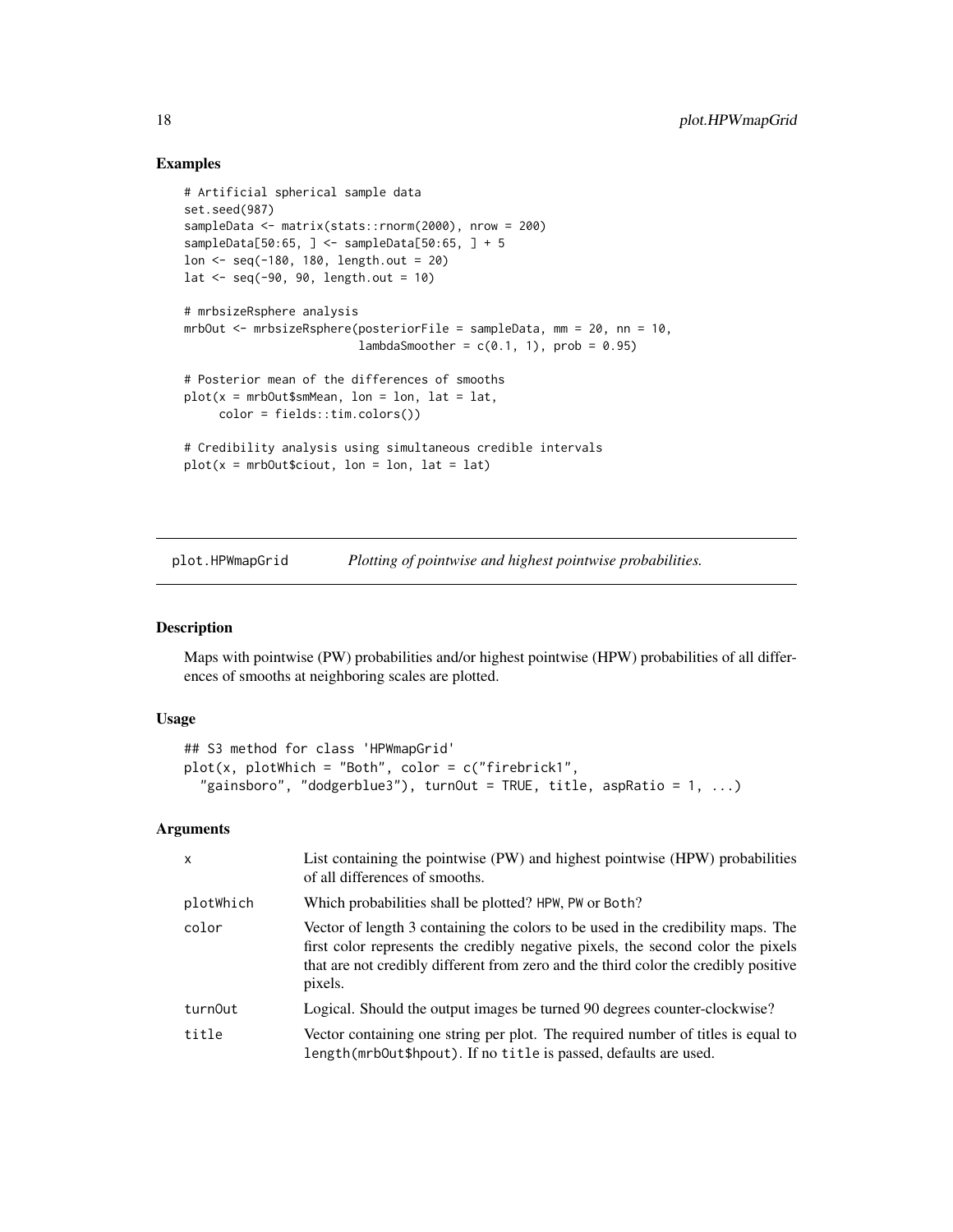<span id="page-18-0"></span>

| aspRatio          | Adjust the aspect ratio of the plots. The default aspRatio $= 1$ produces square<br>plots. |
|-------------------|--------------------------------------------------------------------------------------------|
| $\cdot\cdot\cdot$ | Further graphical parameters can be passed.                                                |

#### Details

The default colors of the maps have the following meaning:

- Blue: Credibly positive pixels.
- Red: Credibly negative pixels.
- Grey: Pixels that are not credibly different from zero.

x corresponds to the hpout-part of the output of [mrbsizeRgrid](#page-12-1).

#### Value

Plots of pointwise and/or highest pointwise probabilities for all differences of smooths are created.

```
# Artificial sample data
set.seed(987)
sampleData <- matrix(stats::rnorm(100), nrow = 10)
sampleData[4:6, 6:8] <- sampleData[4:6, 6:8] + 5
# Generate samples from multivariate t-distribution
tSamp \le - rmvtDCT(object = sampleData, lambda = 0.2, sigma = 6, nu0 = 15,
                  ns = 1000)
# mrbsizeRgrid analysis
mrbOut <- mrbsizeRgrid(posteriorFile = tSamp$sample, mm = 10, nn = 10,
                       lambdaSmoother = c(1, 1000), prob = 0.95)
# Posterior mean of the differences of smooths
plot(x = mrDOut$smMean, turnOut = TRUE)# Credibility analysis using pointwise (PW) maps
plot(x = mrbOut$hput, plotWhich = "PW", turnOut = TRUE)# Credibility analysis using highest pointwise probability (HPW) maps
plot(x = mrDout$hput, plotWhich = "HPW", turnOut = TRUE)
```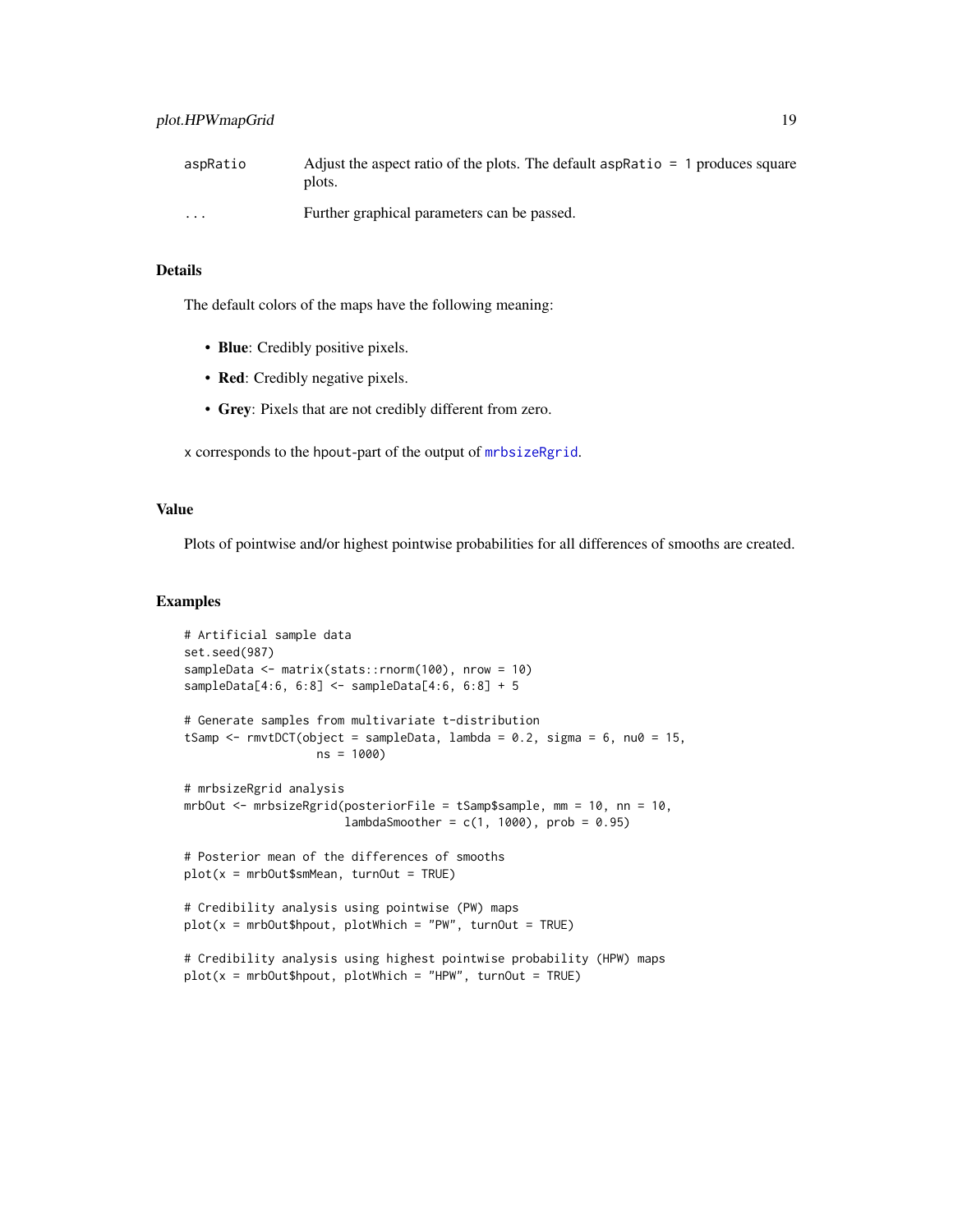<span id="page-19-1"></span><span id="page-19-0"></span>

Maps with pointwise (PW) probabilities and/or highest pointwise (HPW) probabilities of all differences of smooths at neighboring scales are plotted. Continental lines are added.

#### Usage

```
## S3 method for class 'HPWmapSphere'
plot(x, lon, lat, plotWhich = "Both",
  color = c("firebrick1", "gainsboro", "dodgerblue3"), turnOut = FALSE,
  title, ...)
```
#### Arguments

| x         | List containing the pointwise (PW) and highest pointwise (HPW) probabilities<br>of all differences of smooths.                                                                                                                                                         |  |  |
|-----------|------------------------------------------------------------------------------------------------------------------------------------------------------------------------------------------------------------------------------------------------------------------------|--|--|
| lon       | Vector containing the longitudes of the data points.                                                                                                                                                                                                                   |  |  |
| lat       | Vector containing the latitudes of the data points.                                                                                                                                                                                                                    |  |  |
| plotWhich | Which probabilities shall be plotted? HPW, PW or Both?                                                                                                                                                                                                                 |  |  |
| color     | Vector of length 3 containing the colors to be used in the credibility maps. The<br>first color represents the credibly negative pixels, the second color the pixels<br>that are not credibly different from zero and the third color the credibly positive<br>pixels. |  |  |
| turn0ut   | Logical. Should the output images be turned 90 degrees counter-clockwise?                                                                                                                                                                                              |  |  |
| title     | Vector containing one string per plot. The required number of titles is equal to<br>length(mrb0ut\$hpout). If no title is passed, defaults are used.                                                                                                                   |  |  |
| $\cdot$   | Further graphical parameters can be passed.                                                                                                                                                                                                                            |  |  |

#### Details

The default colors of the maps have the following meaning:

- Blue: Credibly positive pixels.
- Red: Credibly negative pixels.
- Grey: Pixels that are not credibly different from zero.

x corresponds to the hpout-part of the output of [mrbsizeRsphere](#page-13-1).

#### Value

Plots of pointwise and/or highest pointwise probabilities for all differences of smooths are created.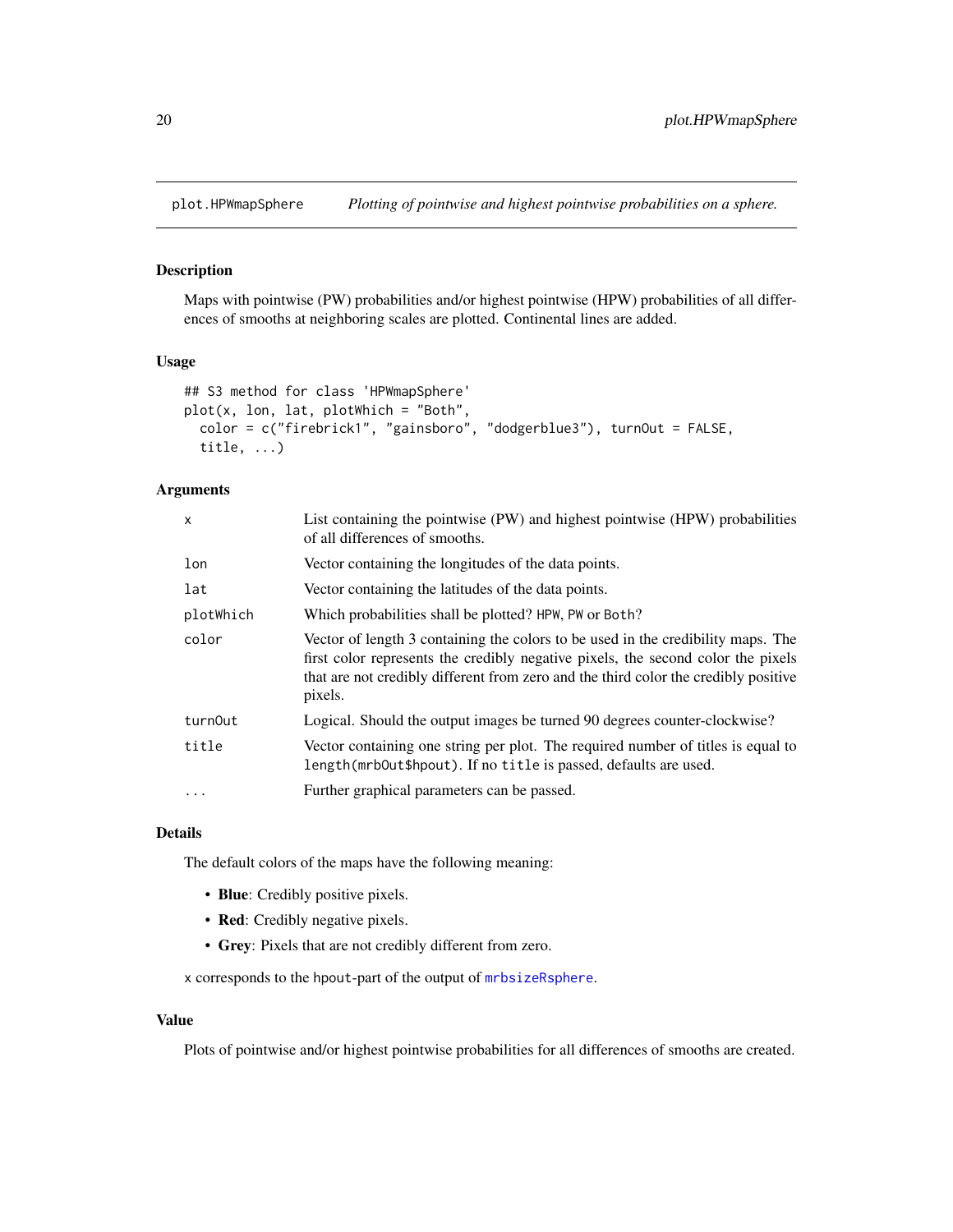#### <span id="page-20-0"></span>plot.minLambda 21

#### Examples

```
# Artificial spherical sample data
set.seed(987)
sampleData <- matrix(stats::rnorm(2000), nrow = 200)
sampleData[50:65, ] <- sampleData[50:65, ] + 5
lon <- seq(-180, 180, length.out = 20)
lat < -seq(-90, 90, length.out = 10)# mrbsizeRsphere analysis
mrbOut <- mrbsizeRsphere(posteriorFile = sampleData, mm = 20, nn = 10,
                        lambdaSmoother = c(0.1, 1), prob = 0.95)
# Posterior mean of the differences of smooths
plot(x = mrbOut$smMean, lon = lon, lat = lat,color = fields::tim.colors())
# Credibility analysis using pointwise (PW) maps
plot(x = mrDout$hpout, lon = lon, lat = lat, plotWhich = "PW")# Credibility analysis using highest pointwise probability (HPW) maps
plot(x = mrDout$hput, lon = lon, lat = lat, plotWhich = "HPW")
```
<span id="page-20-1"></span>

| plot.minLambda | Plot of objective function for finding appropriate smoothing parame- |
|----------------|----------------------------------------------------------------------|
|                | ters.                                                                |

#### Description

The objective function  $G$  is plotted on a grid. The minimum is indicated with a white point.

#### Usage

```
## S3 method for class 'minLambda'
plot(x, \ldots)
```
#### Arguments

|          | Output of function MinLambda.               |  |
|----------|---------------------------------------------|--|
| $\cdots$ | Further graphical parameters can be passed. |  |

#### Details

When minimizing over 2  $\lambda$ 's, one plot is generated: ( $\lambda_2$  vs  $\lambda_3$ ). With 3  $\lambda$ 's, 3 plots are generated:  $\lambda_2$  vs.  $\lambda_3$ ,  $\lambda_2$  vs.  $\lambda_4$  and  $\lambda_3$  vs.  $\lambda_4$ .

#### Value

Plot of  $G$  on a grid.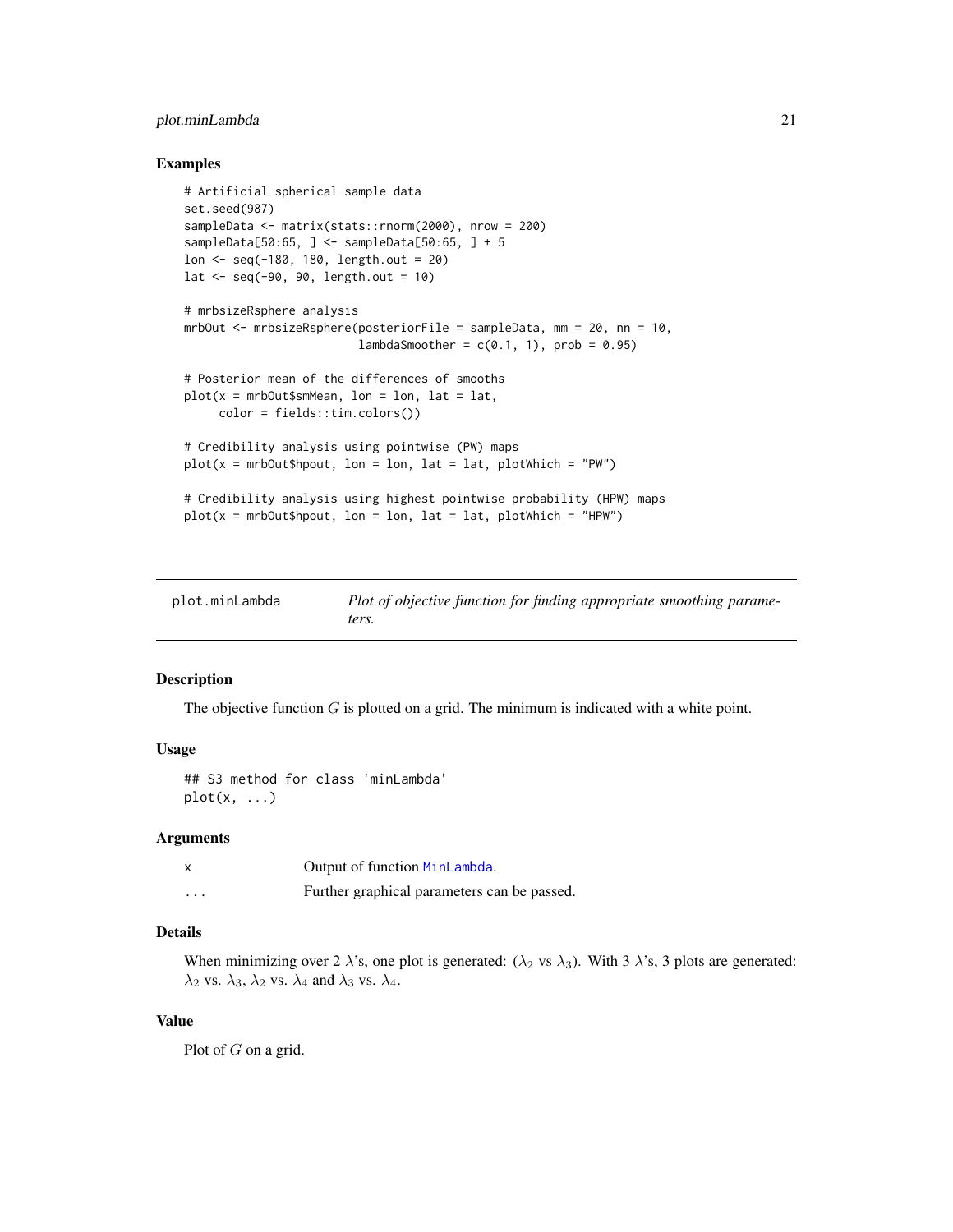#### <span id="page-21-0"></span>Examples

```
set.seed(987)
sampleData <- matrix(stats::rnorm(100), nrow = 10)
sampleData[4:6, 6:8] <- sampleData[4:6, 6:8] + 5
# Minimization of two lambdas on a 20-by-20-grid
minLamOut <- MinLambda(Xmu = c(sampleData), mm = 10, nn = 10,
                       nGrid = 20, nLambda = 3)# Plot of the objective function
plot(x = minLamOut)
```
<span id="page-21-1"></span>plot.smMeanGrid *Plotting of scale-dependent features.*

#### Description

Scale-dependent features are plotted using differences of smooths at neighboring scales. The features are summarized by their posterior mean.

#### Usage

```
## S3 method for class 'smMeanGrid'
plot(x, color.pallet = fields::tim.colors(),
  turnOut = TRUE, title, aspRatio = 1, ...)
```
#### Arguments

| x            | List containing the posterior mean of all differences of smooths.                                                                                     |  |  |
|--------------|-------------------------------------------------------------------------------------------------------------------------------------------------------|--|--|
| color.pallet | The color pallet to be used for plotting scale-dependent features.                                                                                    |  |  |
| turnOut      | Logical. Should the output images be turned 90 degrees counter-clockwise?                                                                             |  |  |
| title        | Vector containing one string per plot. The required number of titles is equal to<br>length(mrbOut\$smMean). If no title is passed, defaults are used. |  |  |
| aspRatio     | Adjust the aspect ratio of the plots. The default aspRatio $= 1$ produces square<br>plots.                                                            |  |  |
| $\cdots$     | Further graphical parameters can be passed.                                                                                                           |  |  |

#### Details

x corresponds to the smmean-part of the output of [mrbsizeRgrid](#page-12-1).

#### Value

Plots of the differences of smooths are created.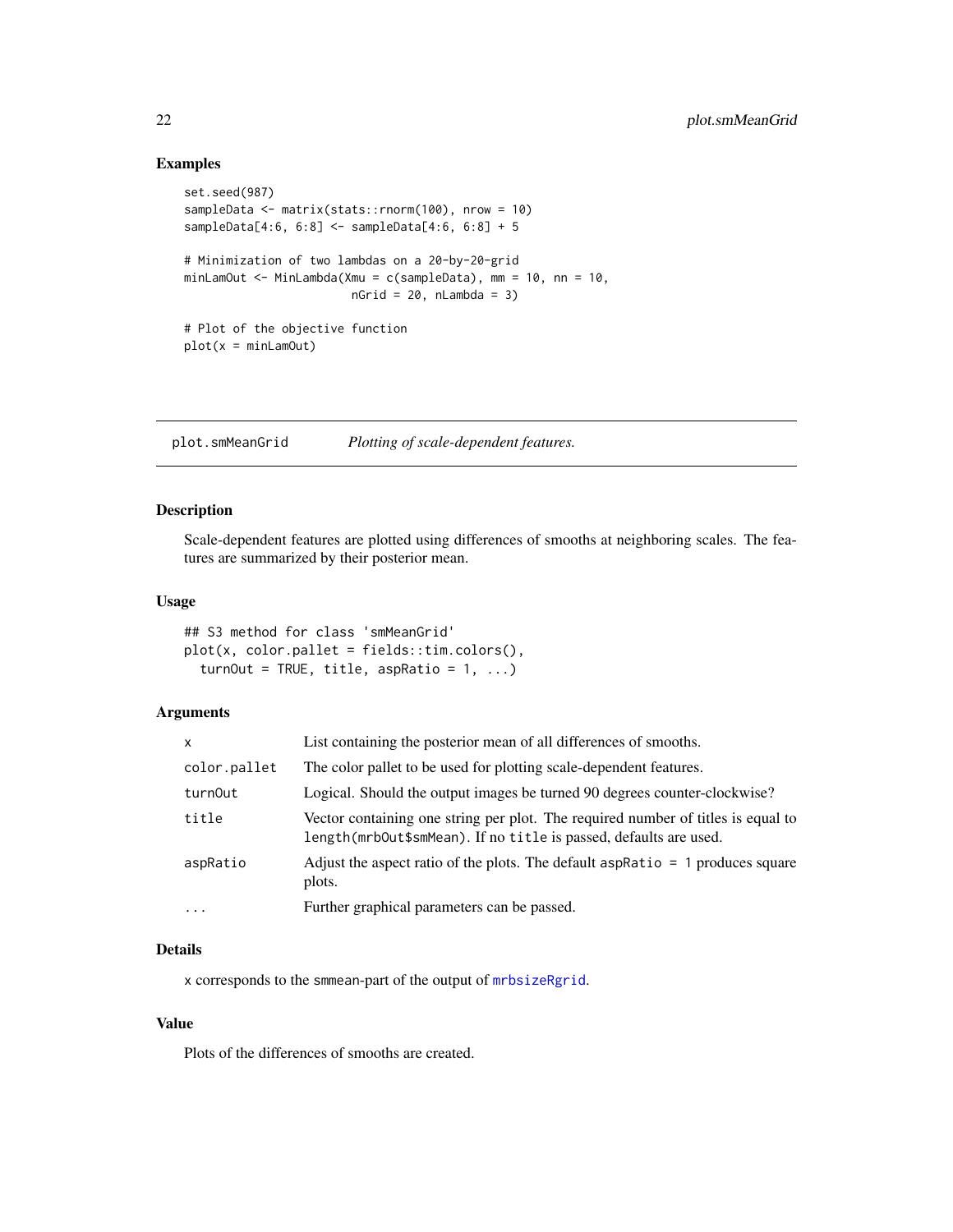#### <span id="page-22-0"></span>plot.smMeanSphere 23

#### Examples

```
# Artificial sample data
set.seed(987)
sampleData <- matrix(stats::rnorm(100), nrow = 10)
sampleData[4:6, 6:8] <- sampleData[4:6, 6:8] + 5
# Generate samples from multivariate t-distribution
tSamp \le rmvtDCT(object = sampleData, lambda = 0.2, sigma = 6, nu0 = 15,
                  ns = 1000)
# mrbsizeRgrid analysis
mrbOut <- mrbsizeRgrid(posteriorFile = tSamp$sample, mm = 10, nn = 10,
                       lambdaSmoother = c(1, 1000), prob = 0.95)
# Posterior mean of the differences of smooths
plot(x = mrbOut$smMean, turnOut = TRUE)
```
<span id="page-22-1"></span>plot.smMeanSphere *Plotting of scale-dependent features on a sphere.*

#### Description

Scale-dependent features are plotted using differences of smooths at neighboring scales. The features are summarized by their posterior mean. Continental lines are added to the plots.

#### Usage

```
## S3 method for class 'smMeanSphere'
plot(x, lon, lat, color.pallet = fields::tim.colors(),
  turnOut = TRUE, title, ...)
```
#### Arguments

| $\mathsf{x}$ | List containing the posterior mean of all differences of smooths.                                                                                     |  |  |
|--------------|-------------------------------------------------------------------------------------------------------------------------------------------------------|--|--|
| lon          | Vector containing the longitudes of the data points.                                                                                                  |  |  |
| lat          | Vector containing the latitudes of the data points.                                                                                                   |  |  |
| color.pallet | The color pallet to be used for plotting scale-dependent features.                                                                                    |  |  |
| turn0ut      | Logical. Should the output images be turned 90 degrees counter-clockwise?                                                                             |  |  |
| title        | Vector containing one string per plot. The required number of titles is equal to<br>length(mrbOut\$smMean). If no title is passed, defaults are used. |  |  |
| $\ddotsc$    | Further graphical parameters can be passed.                                                                                                           |  |  |

#### Details

x corresponds to the smmean-part of the output of [mrbsizeRsphere](#page-13-1).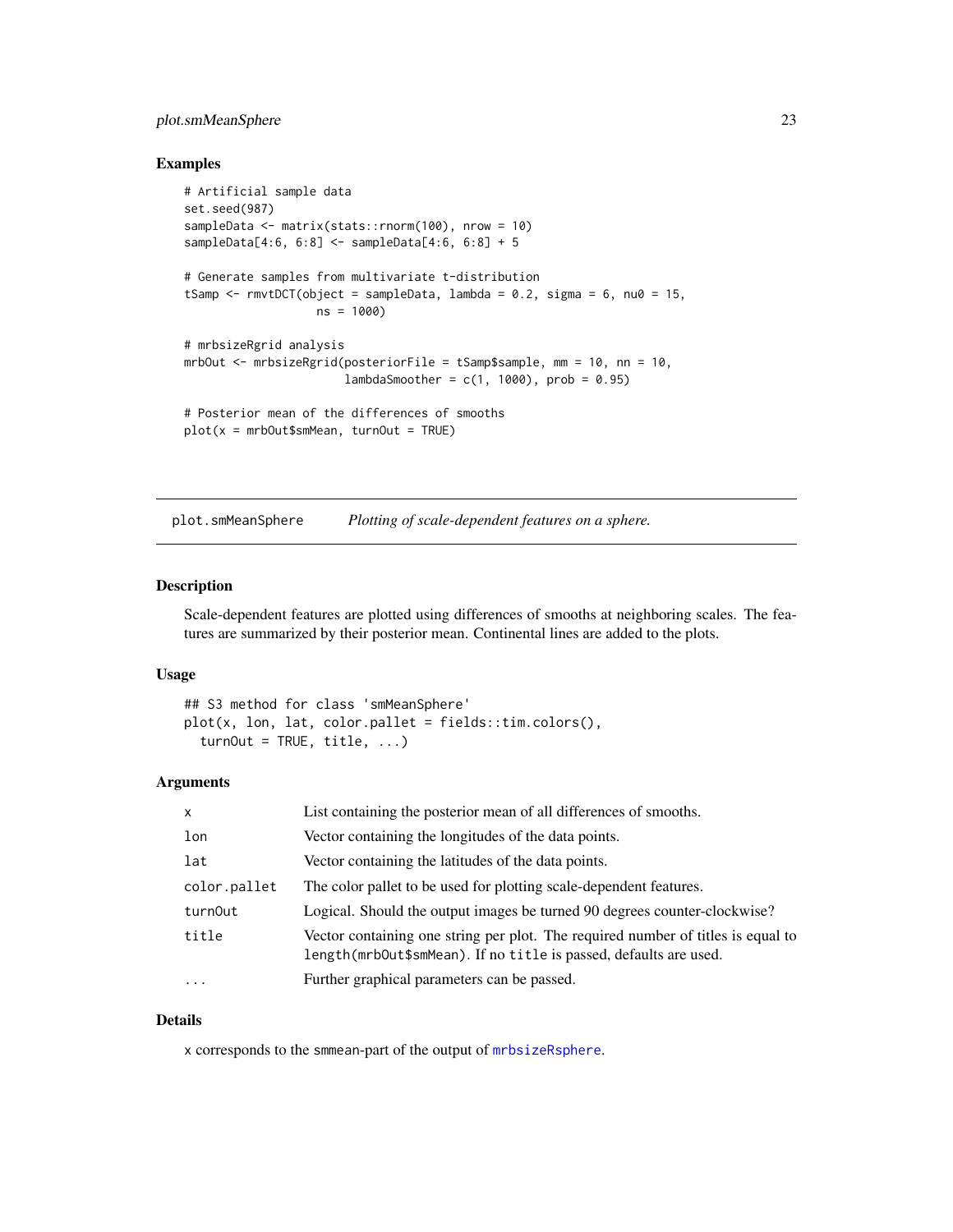#### Value

Plots of the differences of smooths are created.

#### Examples

```
# Artificial spherical sample data
set.seed(987)
sampleData <- matrix(stats::rnorm(2000), nrow = 200)
sampleData[50:65, ] <- sampleData[50:65, ] + 5
lon <- seq(-180, 180, length.out = 20)
lat < -seq(-90, 90, length.out = 10)# mrbsizeRsphere analysis
mrbOut <- mrbsizeRsphere(posteriorFile = sampleData, mm = 20, nn = 10,
                         lambdaSmoother = c(0.1, 1), prob = 0.95# Posterior mean of the differences of smooths
plot(x = mrDOut$smMean, lon = Ion, lat = lat,color = fields::tim.colors(), turnOut = FALSE)
```
<span id="page-23-1"></span>rmvtDCT *Sampling from marginal posterior multivariate t-distribution.*

#### Description

Samples from a marginal posterior multivariate t-distribution with normal-inverse-chi-squared-prior are generated.

#### Usage

rmvtDCT(object, lambda, sigma, nu0, ns)

#### Arguments

| object | Observed object, as matrix.                                                        |
|--------|------------------------------------------------------------------------------------|
| lambda | Scaling parameter $(\lambda)$ of the normal-inverse-chi-squared-prior.             |
| sigma  | Square root of the $\sigma_0^2$ parameter of the normal-inverse-chi-squared-prior. |
| nu0    | Degrees of freedom $(\nu_0)$ of the normal-inverse-chi-square-prior.               |
| ns     | Number of samples that should be generated.                                        |

#### Details

An eigenvalue decomposition is used for sampling. To speed up computations, a 2D discrete cosine transform (DCT) has been implemented, see [dctMatrix](#page-3-1). The output is a list containing

- 1. Samples of the marginal posterior of the input as column vectors.
- 2. The mean of the marginal posterior of the input as a vector.

<span id="page-23-0"></span>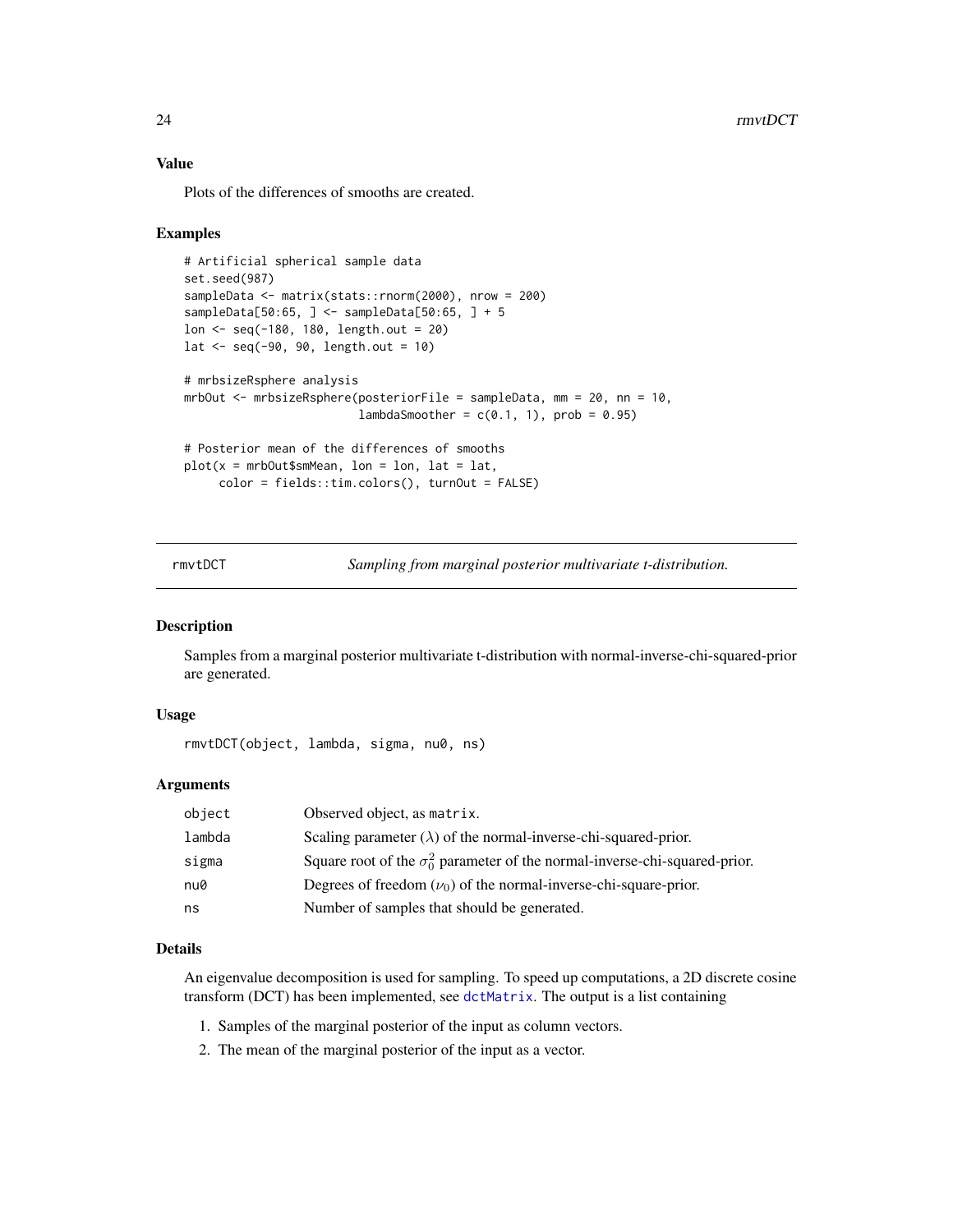#### <span id="page-24-0"></span>TaperingPlot 25

#### Value

A list containing the following elements:

sample Samples of the marginal posterior of the input.

mu Mean of the marginal posterior of the input.

#### Examples

```
# Artificial sample data
set.seed(987)
sampleData <- matrix(stats::rnorm(100), nrow = 10)
sampleData[4:6, 6:8] <- sampleData[4:6, 6:8] + 5
# Sampling from a multivariate t-distribution
t_dist_samp <- rmvtDCT(object = sampleData, lambda = 1, sigma = 10,
                       nu0 = 50, ns = 1000
```
<span id="page-24-1"></span>TaperingPlot *Plot of tapering functions.*

#### Description

Tapering functions corresponding to the smoothing levels in lambdaSmoother are drawn. This plot helps to assess if the chosen smoothing levels are appropriate.

#### Usage

TaperingPlot(lambdaSmoother, mm, nn, Xmu, ...)

#### Arguments

| lambda Smoother Vector consisting of the smoothing levels to be used. |                                                  |
|-----------------------------------------------------------------------|--------------------------------------------------|
| mm                                                                    | Number of rows of the original input object.     |
| nn                                                                    | Number of columns of the original input object.  |
| Xmu                                                                   | If availabe, posterior mean of the input object. |
|                                                                       | Further graphical parameters can be passed.      |

#### Details

The tapering functions of the smoothing levels chosen should be generally approximately disjoint. This will produce features which are somewhat orthogonal. With orthogonal features, it is likely that each difference of smooths corresponds to a different pattern in the input image.

Sometimes, not all patterns of the input image can be extracted using smoothing levels whose tapering functions are disjoint. It might then be necessary to include additional smoothing levels, and the disjointedness might not be satisfied anymore. The selection of appropriate smoothing levels with this method therefore requires some user interaction. Still, choosing disjoint tapering functions for finding appropriate smoothing levels is a good starting point.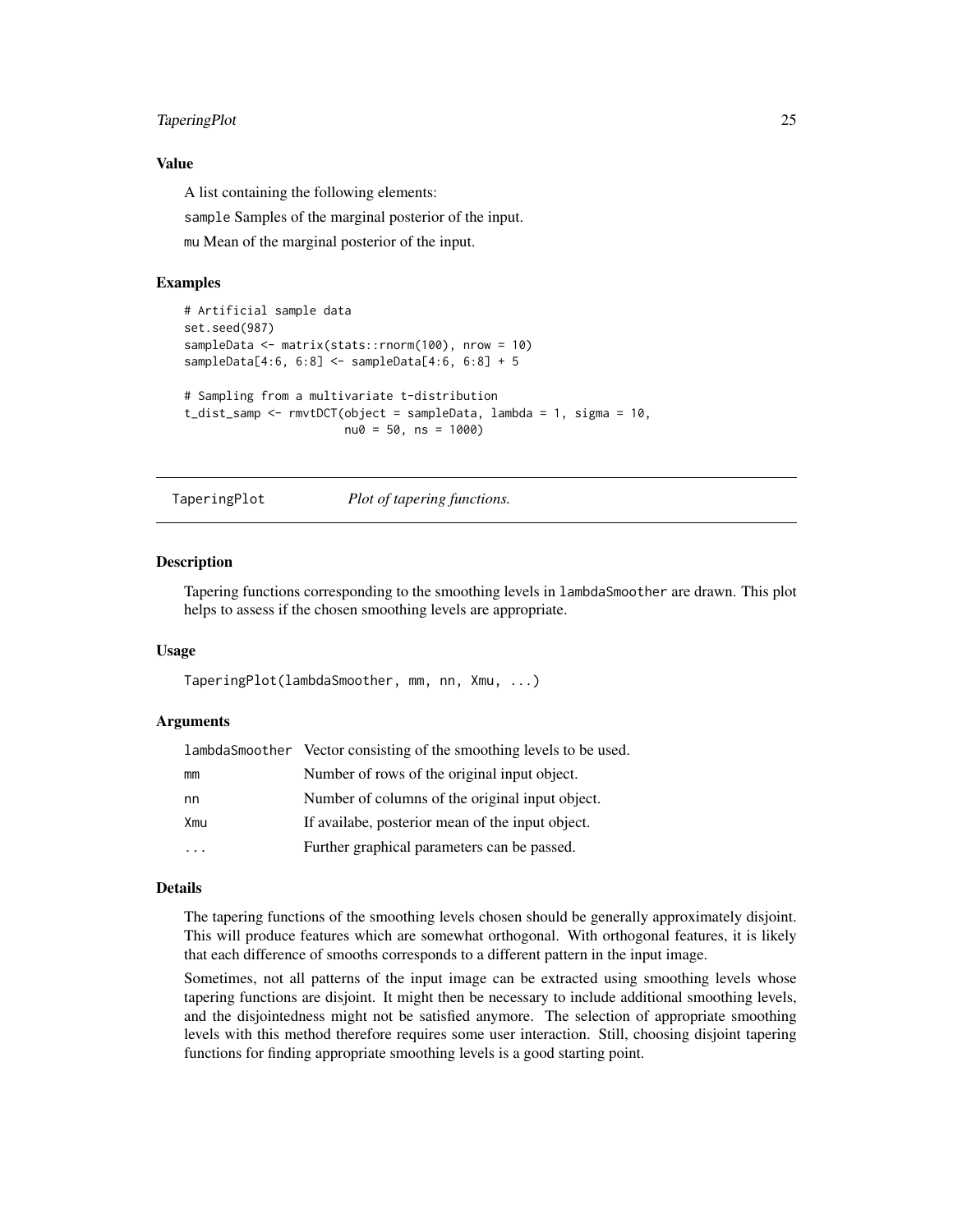Better results could be obtained if the structure of the posterior mean of the input is also taken into account. If the posterior mean is available, it can be added with the argument Xmu and moving averages of the absolute values of the signal-dependent tapering functions are drawn. [MinLambda](#page-9-1) offers a more formal approach of optimizing the disjointedness of the tapering functions and can help finding appropriate smoothing levels when the input signal is taken into account.

#### Value

Plots of the tapering functions for all differences of smooths at neighboring scales are created.

#### Examples

```
# Signal-independent tapering function plot for a 30-by-10 object with
# the smoothing parameter sequence [0, 1, 10, 1000, inf]:
TaperingPlot(lambdaSmoother = c(1, 10, 1000), mm = 30, nn = 10)
# Signal-dependent tapering function plot for a 30-by-10 object with
# the smoothing parameter sequence [0, 1, 10, 1000, inf]:
set.seed(987)
xmuExample <- c(stats::rnorm(300))
TaperingPlot(lambdaSmoother = c(1, 10, 1000), mm = 30, nn = 10,
            Xmu = xmuExample)
```

|  | ldlag |
|--|-------|
|  |       |

#### Generate a tridiagonal matrix.

#### Description

Generate a tridiagonal matrix with upperDiag as superdiagonal, lowerDiag as subdiagonal and mainDiag as diagonal.

#### Usage

```
tridiag(mainDiag, upperDiag, lowerDiag)
```
#### Arguments

| mainDiag  | Diagonal of tridiagonal matrix.                                                     |
|-----------|-------------------------------------------------------------------------------------|
| upperDiag | Superdiagonal of tridiagonal matrix. Must have length length (mainDiag) $-1$ .      |
| lowerDiag | Subdiagonal of tridiagonal matrix. Must have length $l$ ength $(\text{mainDiag})$ - |

#### Value

Tridiagonal matrix.

<span id="page-25-0"></span>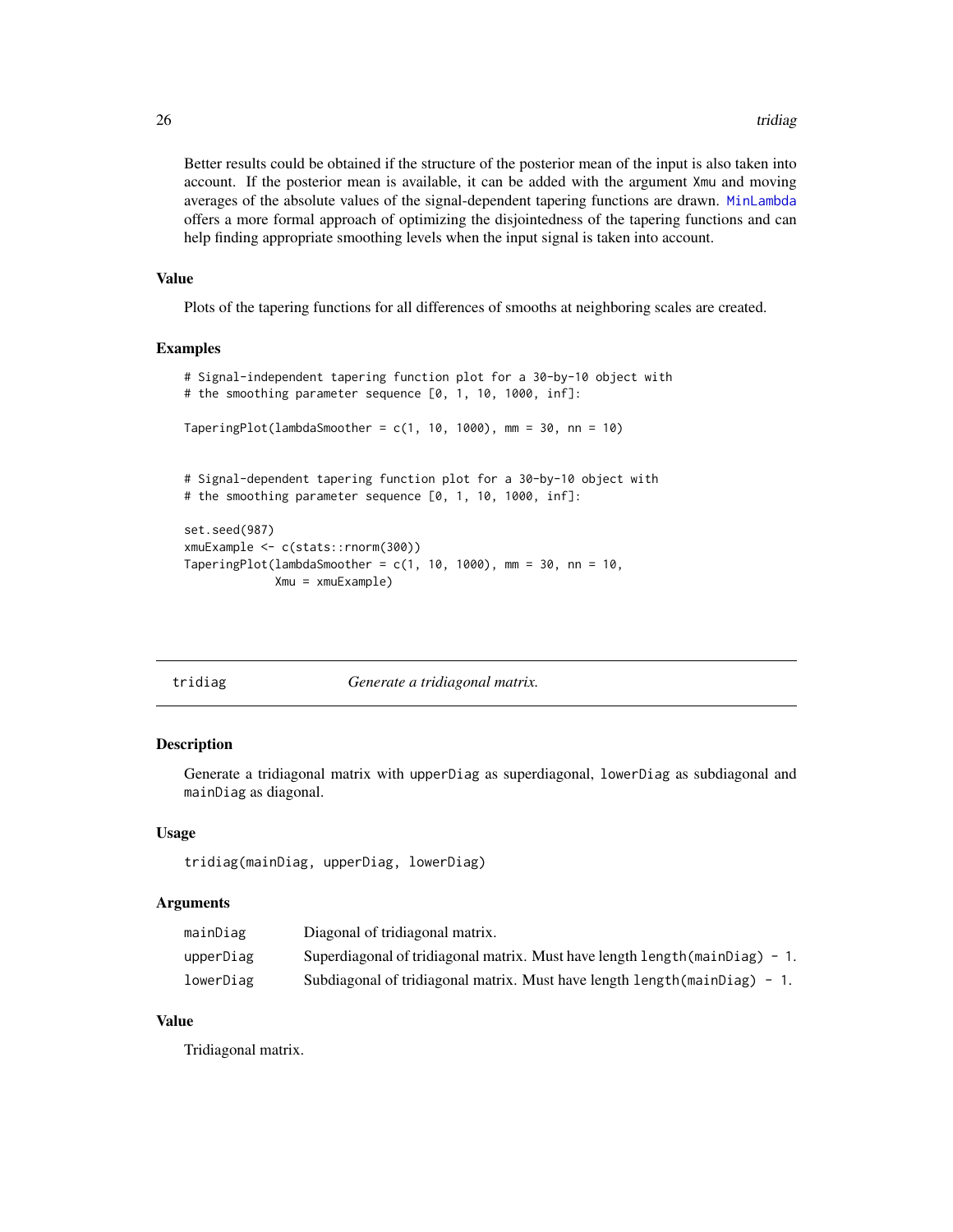#### <span id="page-26-0"></span>turnmat 27

#### Examples

```
set.seed(987)
mainDiag <- sample(100:110, size = 6, replace = TRUE)
upperDiag <- sample(10:20, size = 5, replace = TRUE)
lowerDiag \leq sample(1:10, size = 5, replace = TRUE)
tridiag(mainDiag, upperDiag, lowerDiag)
```
turnmat *Turn matrix 90 degrees counter-clockwise.*

#### Description

Help function to turn matrix 90 degrees counter-clockwise. turnmat is used as an internal function in some of the plotting functions. Depending on how the data is stored, it can be necessary to turn the matrices 90 degrees counter-clockwise for being able to plot them correctly.

#### Usage

turnmat(x)

#### Arguments

x Matrix to be turned.

#### Value

Matrix x, turned by 90 degrees counter-clockwise.

```
set.seed(987)
sampleMat <- matrix(stats::rnorm(100), nrow = 10)
sampleMatTurn <- turnmat(x = sampleMat)
```